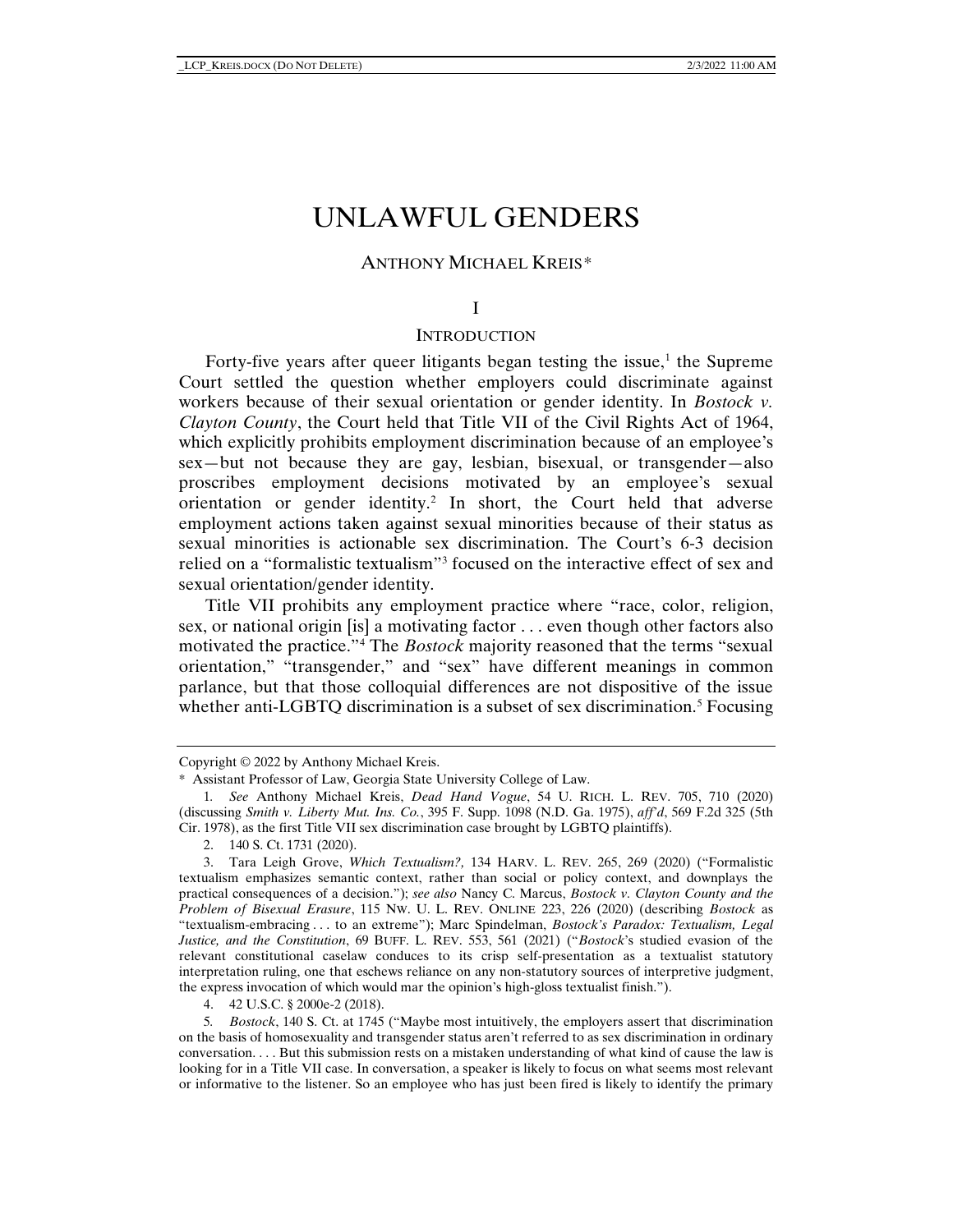on the causation language ratified by Congress in 1991, the Court noted that Title VII does not restrict sex discrimination claims to ontological discrimination but rather embraces an expansive approach[.6](#page-1-0) It concluded that because a person cannot discriminate against another on the basis of sexual orientation or gender identity without also looking at their sex, anti-LGBTQ animus unlawfully places sex in an employer's calculus when they weaponize that bias against their employees.[7](#page-1-1)

There was a real cost to *Bostock*'s formalism.[8](#page-1-2) The majority opinion correctly understood that it is impossible to divorce discrimination on the basis of a person's sexual orientation or gender identity from their sex assigned at birth. However, beyond noting that a person has to notice and take account of a person's sex before they can take account of their sexual orientation and/or gender identity, the Court did not explain why discrimination is often the result of the connection. Specifically, the *Bostock* decision failed to sufficiently explain why the link between the two kinds of discrimination is non-severable.

This could have been done by applying an anti-stereotyping principle. This principle, which courts have recognized since the 1970s and 1980s in both the employment discrimination context and in constitutional law, $9$  stands for the proposition that gender-based assumptions about what men or women can do and assumptions about how men or women should act are impermissible forms of sex discrimination.[10](#page-1-4) While the principle has been applied to a variety of

<span id="page-1-0"></span>6*. Id*. at 1739 (majority opinion) (explaining that Congress has never constrained the causation standard under Title VII and that "[i]f anything, Congress has moved in the opposite direction, supplementing Title VII in 1991 to allow a plaintiff to prevail merely by showing that a protected trait like sex was a 'motivating factor' in a defendant's challenged employment practice.") (citation omitted).

<span id="page-1-1"></span>7*. Id*. at 1742 ("But unlike any of these other traits or actions, homosexuality and transgender status are inextricably bound up with sex. Not because homosexuality or transgender status are related to sex in some vague sense or because discrimination on these bases has some disparate impact on one sex or another, but because to discriminate on these grounds requires an employer to intentionally treat individual employees differently because of their sex.").

<span id="page-1-2"></span>8*. See* Naomi Schoenbaum, *The New Law of Gender Nonconformity*, 105 MINN. L. REV. 831, 888 (2020) ("By hewing to statutory text and avoiding theories of sex discrimination, *Bostock* introduces a new problem: it is silent on how transgender discrimination fits within the social phenomenon of sex discrimination, and even goes so far as to suggest that it does not."); *but see* Rachel Slepoi, *Bostock's Inclusive Queer Frame*, 107 VA. L. REV. ONLINE 67, 78 (2021) (arguing that while "*Bostock*'s logic is textual," it implicitly recognizes a connection between LGBTQ discrimination and sex stereotypes).

<span id="page-1-3"></span>9*. See* Noa Ben-Asher, *The Two Laws of Sex Stereotyping*, 57 B.C. L. REV. 1187, 1234 (2016) ("In the 1970s, the Supreme Court adopted a new rationale regarding the harm of sex stereotyping, antisubordination; a new concept of gender, 'gender role'; and a new articulation of an equality principle, equal opportunity.").

<span id="page-1-4"></span>10*. See* Zachary A. Kramer, *Heterosexuality and Title VII*, 103 NW. U. L. REV. 205, 215 (2009) ("To articulate such a gender-stereotyping claim, plaintiffs need to establish that they were

or most direct cause rather than list literally every but-for cause."); *but see id.* at 1828 (Kavanaugh, J., dissenting) ("As to common parlance, few in 1964 (or today) would describe a firing because of sexual orientation as a firing because of sex. As commonly understood, sexual orientation discrimination is distinct from, and not a form of, sex discrimination. The majority opinion acknowledges the common understanding, noting that the plaintiffs here probably did not tell their friends that they were fired because of their sex. That observation is clearly correct. In common parlance, Bostock and Zarda were fired because they were gay, not because they were men.") (internal cross-reference omitted).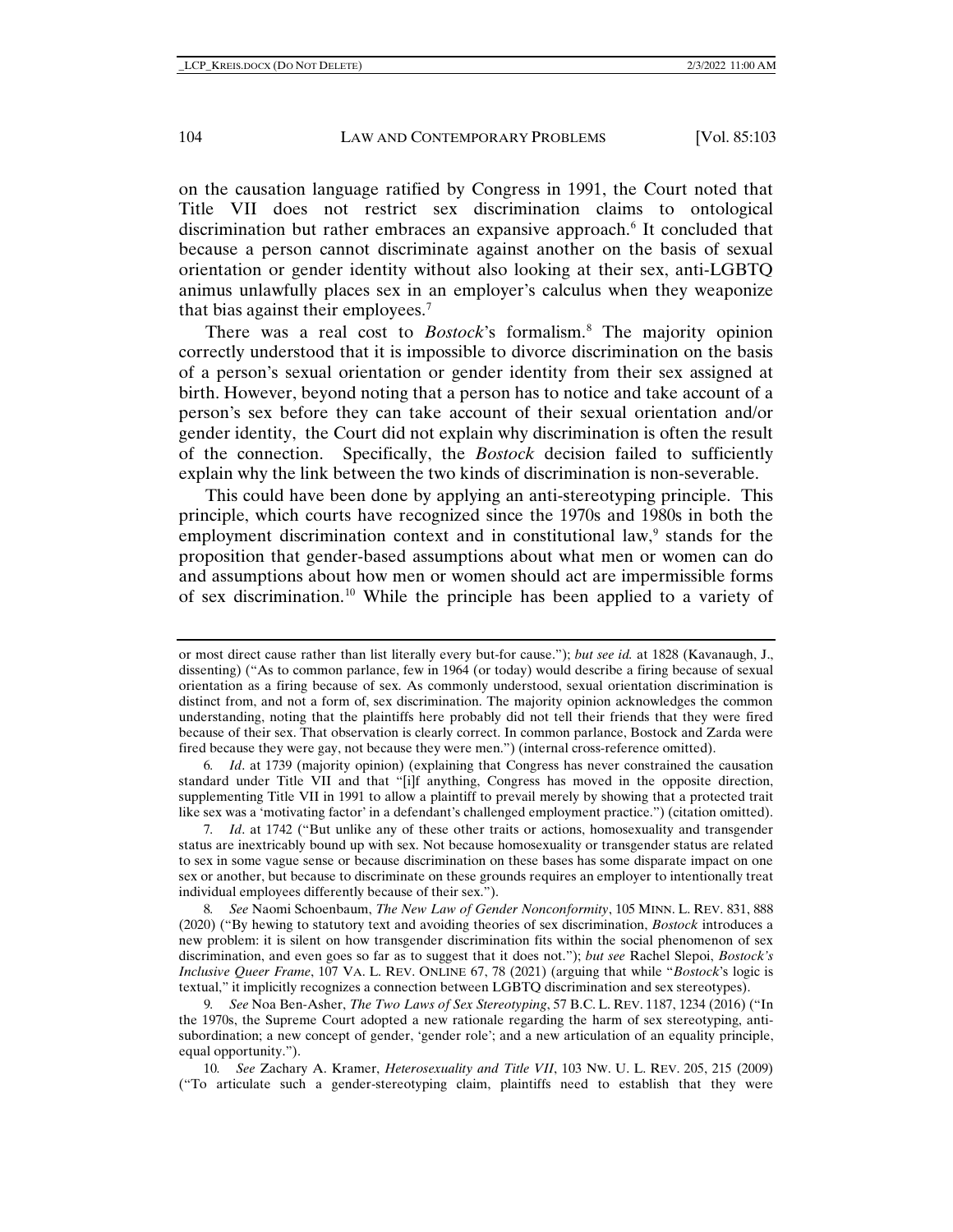<span id="page-2-2"></span>stereotypes that manifest by employers' and legislators' expectations of how men and women can or should behave, it has not been broadly applied to claims of discrimination on the basis of sexual orientation, $<sup>11</sup>$  $<sup>11</sup>$  $<sup>11</sup>$  though it has been more</sup> regularly applied to gender identity discrimination claims.[12](#page-2-1)

discriminated against because they expressed a gender that is stereotypically inconsistent with their sex."); *see also* Mary Anne C. Case, *Disaggregating Gender from Sex and Sexual Orientation: The Effeminate Man in the Law and Feminist Jurisprudence*, 105 YALE L.J. 1, 2–3 (1995) (exploring sex stereotyping theory); Kimberly A. Yuracko, *Soul of A Woman: The Sex Stereotyping Prohibition at Work*, 161 U. PA. L. REV. 757, 758 (2013) (same). It is worth noting, however, that the Court's application of sex stereotyping theory has been somewhat limited. *See* Jessica A. Clarke, *They, Them, and Theirs*, 132 HARV. L. REV. 894, 917 (2019) ("But the force of the antistereotyping principle has been limited. The Court has distinguished laws based on 'overbroad generalizations about the different talents, capacities, or preferences of males and females' from those sex classifications based on the 'enduring' nature of '[p]hysical differences between men and women.'") (quoting United States v. Virginia, 518 U.S. 515, 533 (1996)).

<span id="page-2-0"></span>11*. See* Zarda v. Altitude Express, Inc., 883 F.3d 100, 122 (2d Cir. 2018) (plurality) ("We now conclude that sexual orientation discrimination is rooted in gender stereotypes and is thus a subset of sex discrimination."), *aff'd sub nom*. Bostock v. Clayton Cty., Georgia, 140 S. Ct. 1731; Hively v. Ivy Tech Cmty. Coll., South Bend, 830 F.3d 698, 706 (7th Cir. 2016), *as amended* (Aug. 3, 2016) ("[L]esbian women and gay men nevertheless fail to conform to gender norm expectations in their attractions to partners of the same sex. Lesbian women and gay men upend our gender paradigms by their very status—causing us to question and casting into doubt antiquated and anachronistic ideas about what roles men and women should play in their relationships. Who is dominant and who is submissive? Who is charged with earning a living and who makes a home? Who is a father and who a mother? In this way the roots of sexual orientation discrimination and gender discrimination wrap around each other inextricably."), *vacated on reh'g en banc*, No. 15-1720, 2016 WL 6768628 (7th Cir. Oct. 11, 2016), *and rev'd on reh'g en banc sub nom.* Hively v. Ivy Tech Cmty. Coll. of Ind., 853 F.3d 339 (7th Cir. 2017); Centola v. Potter, 183 F. Supp. 2d 403, 410 (D. Mass. 2002) ("[A] plaintiff who is perceived by his harassers as stereotypically masculine in every way except for his actual or perceived sexual orientation could maintain a Title VII cause of action alleging sexual harassment because of his sex due to his failure to conform with sexual stereotypes about what 'real' men do or don't do."); Baldwin v. Foxx, EEOC DOC 0120133080, 2015 WL 4397641, at \*5 (July 16, 2015) ("Discrimination on the basis of sexual orientation is premised on sex-based preferences, assumptions, expectations, stereotypes, or norms."); Fla. Comm'n on Human Rights, *Sexual Discrimination*, *available at* https://web.archive.org/web/20211001165010/https://fchr.myflorida.com/sexualdiscrimination (citing Bostock, 140 S. Ct.; announcing acceptance of "claims of sex discrimination based on gender identity or sexual orientation for investigation in employment and public accommodations complaints" but providing reasoning other than sex stereotyping); Mich. Civil Rights Comm'n, Interpretive Statement 2018-1 1 (May 21, 2018), *available at* https://web.archive.org/web/20210808011400 /https://www.michigan.gov/documents/mdcr/MCRC\_Interpretive\_Statement\_on\_Sex\_05212018\_625067 \_7.pdf (citing federal gender stereotyping case law to extend state law sex discrimination protections to include sexual orientation and gender identity discrimination claims); Pa. Human Relations Comm'n, Guidance on Discrimination on the Basis of Sex Under the Pennsylvania Human Relations Act 2 (Aug. 2, 2018), *available at* https://web.archive.org/web/20210623171032/https://www.phrc.pa.gov/About-Us /Publications/Documents/General%20Publications/APPROVED%20Sex%20Discrimination%20 Guidance%20PHRA.pdf (acknowledging Pennsylvania law is "interpreted consistently with federal antidiscrimination law" and recognizing gender nonconformity a part of the umbrella of LGBTQ discrimation to extend state law sex discrimination protections to include sexual orientation and gender identity discrimination claims).

<span id="page-2-1"></span>12. *See* Grimm v. Gloucester Cty. Sch. Bd., 972 F.3d 586, 608 (4th Cir. 2020), *as amended* (Aug. 28, 2020), (citing sex stereotyping caselaw to treat a transgender discrimination claim as sex discrimination for equal protection purposes), *cert. denied*, 141 S. Ct. 2878 (2021) (mem.); Whitaker ex rel. Whitaker v. Kenosha Unified Sch. Dist. No. 1 Bd. of Educ., 858 F.3d 1034, 1048 (7th Cir. 2017) ("By definition, a transgender individual does not conform to the sex-based stereotypes of the sex that he or she was assigned at birth."), *abrogated on other grounds by* Ill. Rep. Party v. Pritzker, 973 F.3d 760 (7th Cir. 2020); Glenn v. Brumby, 663 F.3d 1312, 1316–17 (11th Cir. 2011) (holding that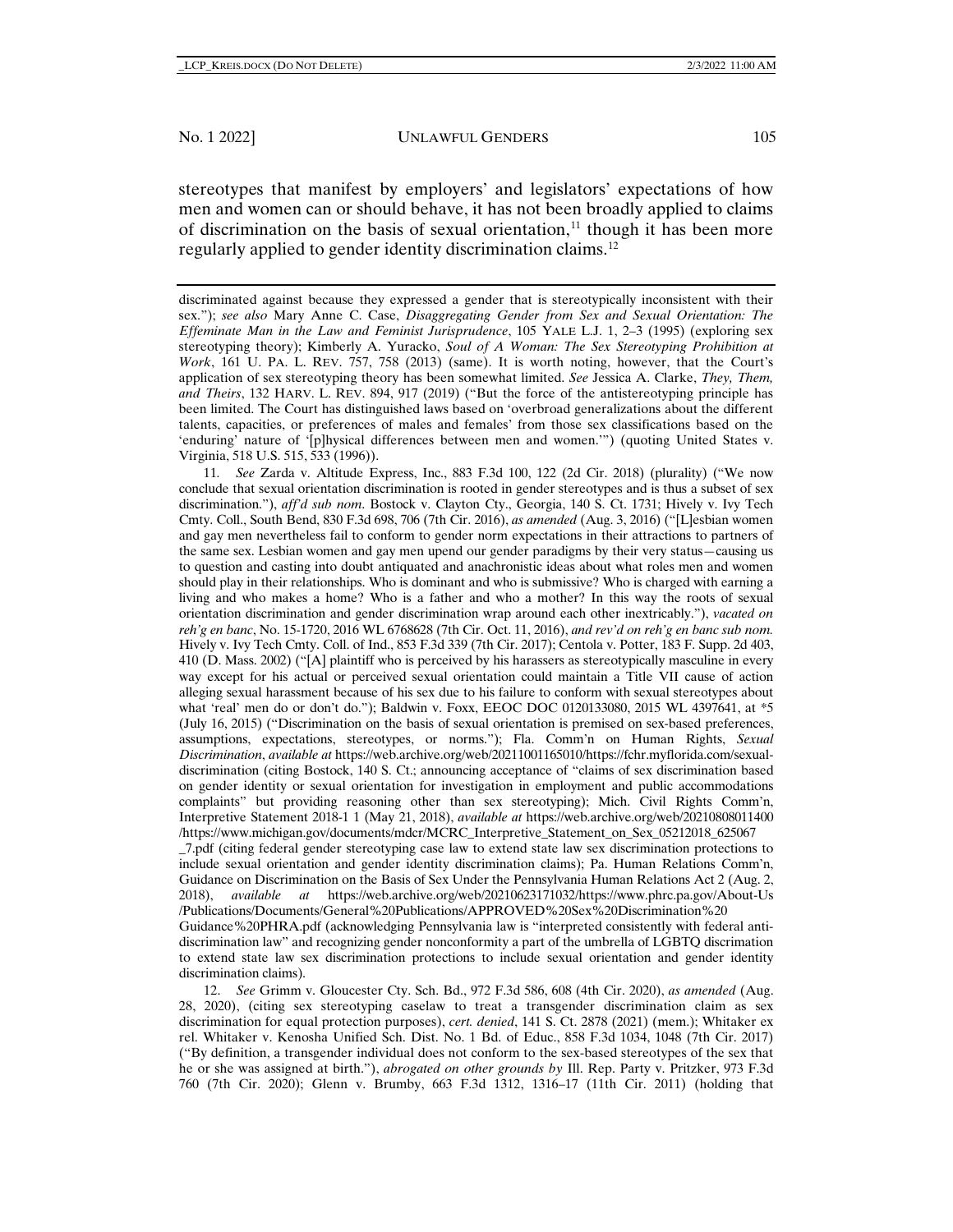Sex stereotype theory can both explain and address anti-LGBTQ discrimination because misogyny, homophobia, and transphobia are inextricable from one another. As this Article explains, the kinds of sex stereotypes courts have long recognized as unlawful under the Equal Protection Clause and anti-discrimination law because of the harms they cause women are rooted in the same social norms and legal regimes that emerged in the late nineteenth and early twentieth centuries to also target LGBTQ people and gender non-conforming persons. Social norms and the law in this period reinforced assumptions about how men and women should behave and dress, the family formation roles they should occupy, who they should have intimate relationships with, and the types of communities they should create. This scheme was intended to preserve strict binary gender roles and preserve the supremacy of men and masculinity. Thus, it is impossible to principally distinguish the kinds of stereotypes already recognized as forms of sex discrimination from the kinds of stereotypes used to discriminate against LGBTQ people.

The Court's failure to expressly embrace an anti-stereotyping principle was a missed opportunity to more fully reveal the interconnected relationship between discrimination against women and discrimination against LGBTQ people. The formalistic focus on sex as a textual matter obscured the historical regulation of gender roles meant to oppress both women and sexual minorities, which could be crucial for bringing LGBTQ-related constitutional claims into the fold of sex discrimination jurisprudence where textualism cannot do the heavy lifting.[13](#page-3-0) Had the Court explored the history behind the sociological

discriminating against a transgender person on the "basis of his or her gender non-conformity constitutes sex-based discrimination under the Equal Protection Clause."); Smith v. City of Salem, Ohio, 378 F.3d 566, 575 (6th Cir. 2004) ("[D]iscrimination against a plaintiff who is a transsexual—and therefore fails to act and/or identify with his or her gender—is no different from the discrimination directed against Ann Hopkins in *Price Waterhouse*, who, in sex stereotypical terms, did not act like a woman. Sex stereotyping based on a person's gender non-conforming behavior is impermissible discrimination, irrespective of the cause of that behavior; a label, such as 'transsexual,' is not fatal to a sex discrimination claim where the victim has suffered discrimination because of his or her gender nonconformity."); Doe 1 v. Trump, 275 F. Supp. 3d 167, 209–10 (D.D.C. 2017), *vacated sub nom.* Doe 2 v. Shanahan, 755 F. App'x 19 (D.C. Cir. 2019) (recognizing that discrimination against transgender military servicemembers is discrimination "on the basis of their failure to conform to gender stereotypes"); Schroer v. Billington, 577 F. Supp. 2d 293, 305 (D.D.C. 2008) (accepting a transgender plaintiff's theory that discrimination against transgender persons can constitute sex stereotyping). The EEOC has also recognized that discrimination against transgender persons could be recognized as a form of sex stereotyping. Mia Macy, EEOC DOC 0120120821, 2012 WL 1435995, at \*10 (Apr. 20, 2012) (explaining a transgender employee "could establish a case of sex discrimination under a theory of gender stereotyping by showing" they did not receive a job because "the employer believed that biological men should consistently present as men and wear male clothing"). Notably, the application of sex-stereotyping theory to these transgender discrimination cases and adjudications arising out of Title VII, Title IX, and/or the Equal Protection Clause were not bound up with sexual orientation claims in the way the Court treated sexual orientation and gender identity discrimination claims in *Bostock*.

<span id="page-3-0"></span><sup>13.</sup> Notably, *Bostock* has had a ripple effect with respect to the implementation of federal and state law where the Court's textualist approach can be transposed to other statutory texts. The U.S. Department of Housing and Urban Development has cited *Bostock* for the proposition that the Fair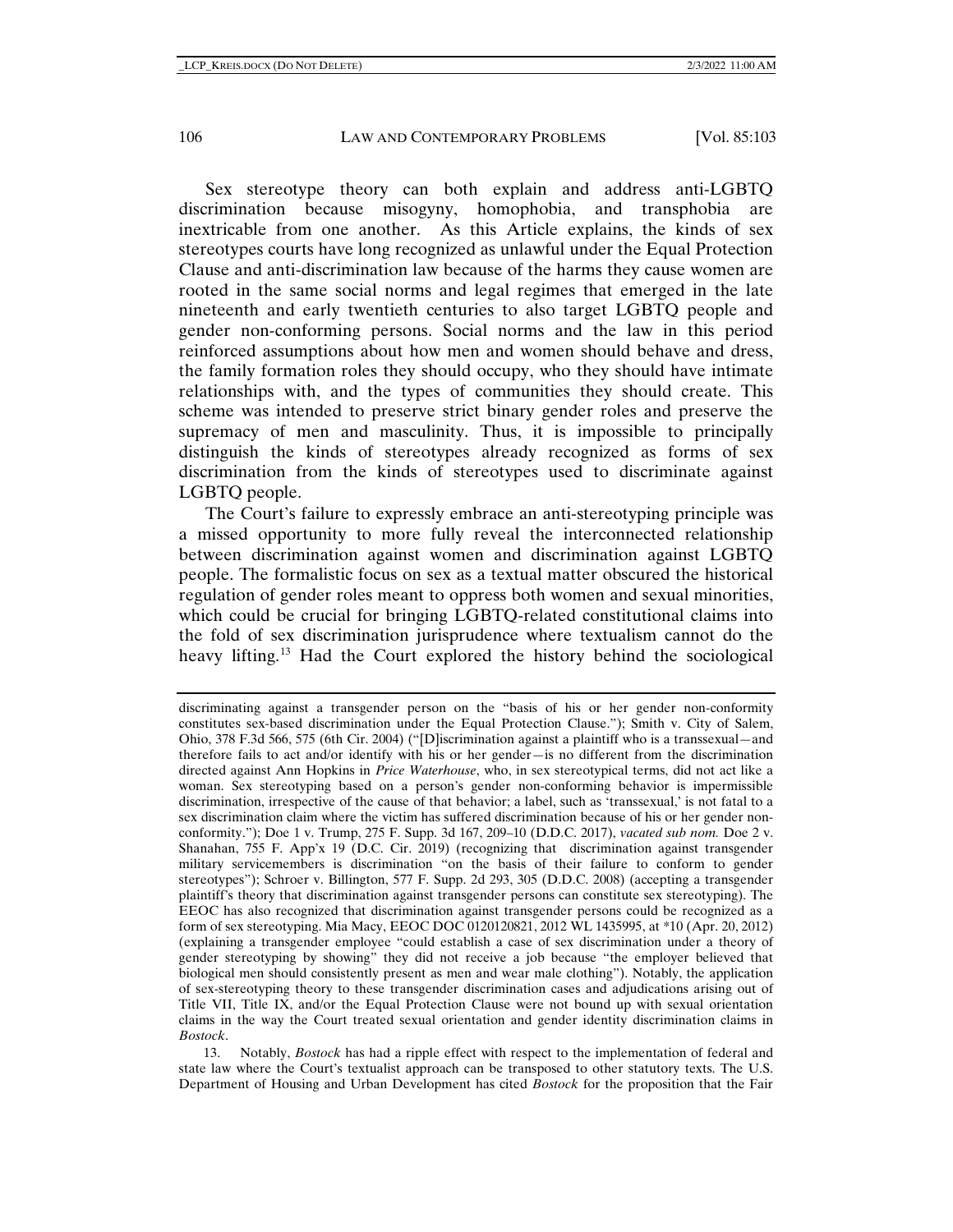Housing Act's anti-sex discrimination provision should be construed similarly to Title VII as proscribing sexual orientation and gender identity discrimination. Memorandum from Jeanine M. Worden, Acting Assistant Secretary for Fair Housing & Equal Opportunity, to Office of Fair Housing & Equal Opportunity 2, Feb. 11, 2021, *available at* https://web.archive.org/web/20210915073112 /https://www.hud.gov/sites/dfiles/PA/documents/HUD\_Memo\_EO13988.pdf.

Officials responsible for enforcing state civil rights laws have also applied *Bostock*'s reasoning to analogous state statutes. *See* Alaska State Commission for Human Rights, FACEBOOK (Dec. 2, 2020), https://www.facebook.com/ASCHR907/posts/231316078419501 [https://tinyurl.com/ab6u5x93] (last accessed Jan. 9, 2022) ("After further review, in light of the U.S. Supreme Court decision Bostock v. Clayton County [sic], ASCHR will now be accepting all valid jurisdictional cases where a complainant alleges LGBTQ discrimination beyond just employment. We will also now accept cases involving LGBTQ discrimination claims in places of public accommodation, the sale and rental of housing, credit and financing, and government practices."); Response to Plaintiff's Motion for Summary Judgment and Defendant's Cross-Motion for Summary Judgment at 2–3, Bruer v. Arizona, No. CV2018-014982 (Super. Ct. Ariz. June 18, 2020), *available at* https://web.archive.org/web/20210218073423 /https://www.azag.gov/sites/default/files/2020-06/Bruer-Motion\_for\_Summary\_Judgment\_and

\_Response.pdf ("For decades, the Arizona courts have looked to the U.S. Supreme Court's interpretations of Title VII in determining the scope of the similarly worded [Arizona Civil Rights Act] Unlawful Employment Practices Statute. The [Civil Rights Division of the Arizona Attorney General's Office] Division has done the same and will do so with regard to *Bostock* as well, now that, for the first time, the Court has held that Title VII protects against discrimination based on sexual orientation or transgender status.") (internal citations omitted); Fla. Comm'n on Human Rights, *Sexual Discrimination*, *supra* note [11](#page-2-2) ("On June 15, 2020, the U.S. Supreme Court, in *Bostock v. Clayton County, Georgia*, 140 S. Ct. 1731 (2020), held that Title VII's prohibition on discrimination 'because of . . . sex' covers discrimination on the basis of gender identity and sexual orientation. The Florida Commission on Human Relations (FCHR), as a Fair Employment Practice Agency under 29 C.F.R. §§ 1601.70–1601.80, investigates employment discrimination under the Florida Civil Rights Act and Title VII, based on race, color, religion, sex, disability, national origin, age, and marital status. Therefore, the FCHR accepts claims of sex discrimination based on gender identity or sexual orientation for investigation in employment and public accommodations complaints."); Kan. Human Rights Comm'n, Guidance from The Kansas Human Rights Commission on Sex Discrimination in Employment, Public Accommodations, and Housing, Sept. 18, 2020, *available at* https://web.archive.org/web /20210712155358/www.khrc.net/pdf/KHRC%20Guidance%20on%20Sex%20Discrimination%20in% 20Employment,%20Public%20Accommodations,%20and%20Housing%20on%20letterhead%20

rev%20dwh.pdf ("Based on the *Bostock* analysis of Title VII, and identical wording of the [Kansas Act Against Discrimination], the Commission believes the [Kansas Act Against Discrimination] prohibits sex discrimination due to any individual's sex, without regard to heterosexual, homosexual, bisexual, transgender, queer or any other subcategory or derivative of the word 'sex.'"); N.D. Dep't of Labor and Human Rights, *NDDOLHR Now Accepting and Investigating Charges of Discrimination Based on Sexual Orientation and Gender Identity*, June 18, 2020, *available at* https://web.archive.org/web /20210318075735/https://www.nd.gov/labor/news/nddolhr-now-accepting-and-investigating-charges-

discrimination-based-sexual-orientation-and ("It is the Department's opinion the Bostock [sic] definition of sex, may and should be applied to the North Dakota Human Rights Act, as amended, and the Housing Discrimination Act, as amended. Therefore, effective June 15, 2020, the Department will be accepting and investigating complaints of discrimination, based on sexual orientation and gender identity, in all human rights laws the Department enforces, including employment, public services, public accommodations, credit transactions, and housing.").

In Nebraska, the state legislature passed a resolution recognizing *Bostock* and signaling an intent to follow the Supreme Court's rationale in the application of state law. Legis. Res. 466, 106th Leg., 2d Sess. (Neb. 2020), *available at* https://web.archive.org/web/20201024050152 /https://nebraskalegislature.gov/FloorDocs/106/PDF/Intro/LR466.pdf ("[T]he Legislature affirms the United States Supreme Court decision in Bostock v. Clayton County [sic]."). The Nebraska Equal Opportunity Commission announced it would investigate LGBTQ discrimination claims made under state law's prohibition of sex discrimination in employment and would consider extending protections under the state's public accommodations law. MP3 recording, Neb. Equal Opportunity Comm'n,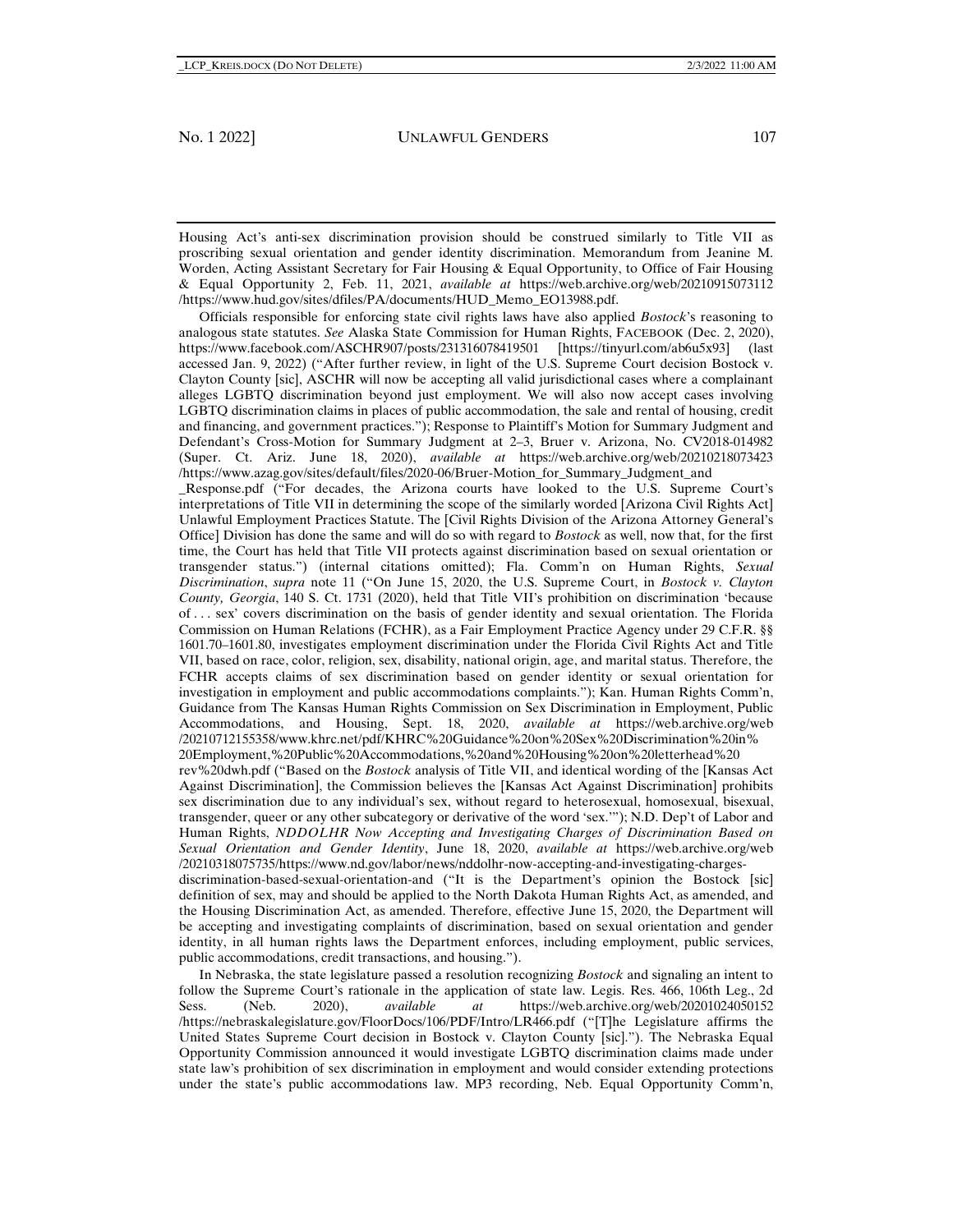evolution and legal regulation of gender roles in the United States, the majority could have established that the animus projected at LGBTQ persons is fundamentally about gender.

Gay, lesbian, bisexual, and transgender people commit transgressive acts that defy traditional gender roles. They fail to subscribe to the precise standards of masculinity and femininity associated with how men and women have long been expected to act in American society. These gender-based expectations, often tethered to family formation norms, have been similarly weaponized against women in the workforce in ways federal courts have long held to constitute unlawful sex discrimination.<sup>[14](#page-5-0)</sup> The Court missed a chance to draw a direct line through misogyny, homophobia, and transphobia, exposing the common denominator of gender stereotypes that bind all three forms of sex discrimination. All of this is not to suggest that the Court's decision in *Bostock*  should be read as a rejection of sex-stereotyping theory or some kind of doctrinal hurdle to exporting *Bostock*'s holding into the constitutional sphere. To the contrary, the *Bostock* decision can and must serve as a springboard for the Court to recognize an anti-stereotyping principle for equal protection doctrine and assess constitutional claims of LGBTQ discrimination as sex discrimination.

# <span id="page-5-2"></span>II

## HOMOPHOBIA, TRANSPHOBIA, AND THE MARKET-FAMILY DIVIDE

An examination of American history and the way in which gender roles shaped American law in the era of urbanization and industrialization helps explain why sex stereotype theory should have been relied upon more expressly in *Bostock*. This history illustrates the inextricably tight connection between misogyny, homophobia, and transphobia, and why sex stereotype theory should be applied to LGBTQ discrimination claims in constitutional jurisprudence as the next logical progression from the Court's decision in *Bostock*.

Never has there been a time in American history that was absent of people who engage in same-sex intimacy or of people who challenge prevailing social views of gender roles. In antebellum America, the law was relatively lacking in its proscription of gender bending activities, sexual or otherwise.[15](#page-5-1) After the Civil War, society and the law worked to reinforce gender norms through law

14*. See infra* Part II.B.

Commission Meeting (Aug. 21, 2020), https://web.archive.org/web/20201017155338 /https://neoc.nebraska.gov/meetings/recordings/augustRecording.MP3 [https://perma.cc/NK3D-G85G]. A Texas appellate court has also ruled that the logic of *Bostock* should be applied to the Texas Commission on Human Rights Act. Tarrant Cnty. Coll. Dist. v. Sims, No. 05-20-00351-CV (Tex. App. Mar. 10, 2021) ("In order to reconcile and conform the TCHRA with federal anti-discrimination and retaliation laws under Title VII, we conclude we must follow Bostock and read the TCHRA's prohibition on discrimination 'because of . . . sex' as prohibiting discrimination based on an individual's status as a homosexual or transgender person" (citation omitted)).

<span id="page-5-1"></span><span id="page-5-0"></span><sup>15.</sup> WILLIAM N. ESKRIDGE, JR., DISHONORABLE PASSIONS: SODOMY LAWS IN AMERICA, 1861- 2003, 19–21 (2008).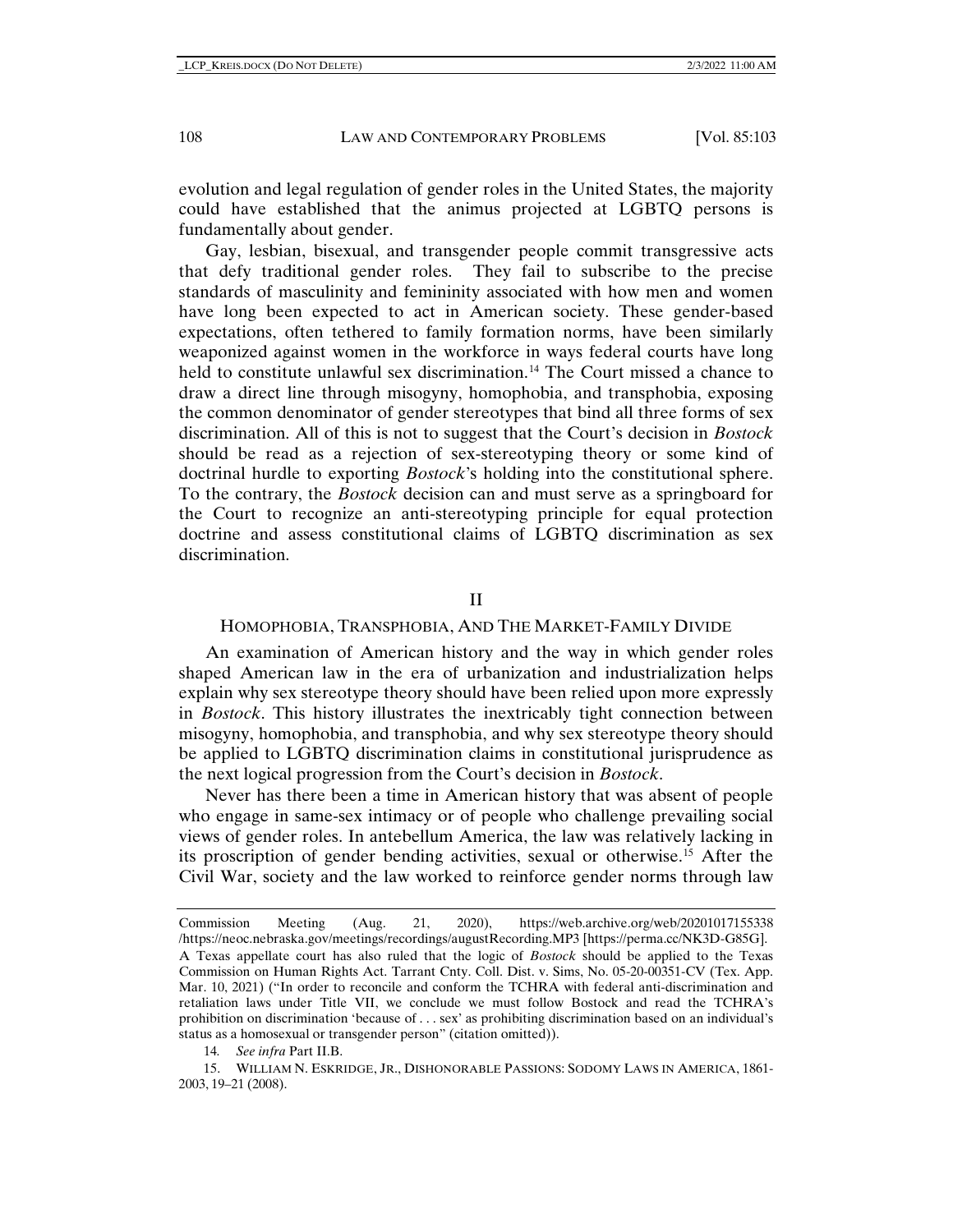and punitively targeted transgressive gender roles. Urbanization and industrialization undermined the patriarchal norms that were long taken for granted. The empowerment of women and the emergence of a conspicuous LGBTQ community in American cities engendered panic among Progressive Era reformers and ushered in an era of aggressive policing to force individual compliance with sex stereotypes. These cultural and legal developments reveal the inseparable relationship between how sexism (as traditionally understood) subordinates women through sex-stereotyping and how sexism (as unexplored by the Court) seeks to oppress LGBTQ persons through sex-stereotyping. Judges must recognize and understand the relationship among misogyny, homophobia, and transphobia so that courts will properly analyze LGBTQ discrimination as sex discrimination in equal protection cases.

## A. Household Formation And The Anti-Stereotyping Principle

At the turn of the nineteenth and twentieth centuries, the locus of the population moved away from predominantly rural areas to urban places due to the shift from being a largely agrarian society to an industrialized one.[16](#page-6-0) That change had profound implications for family formation patterns and the expression of gender because of new economic and social opportunities. Prior to industrialization, the nuclear family was the primary unit of economic production and, thus, family formation was necessary for economic survival.[17](#page-6-1) In this sense, the family in agrarian America served as a unified corporation and roles were gendered accordingly. The corporate entity was controlled by a head of household male who exercised legal and political rights on the entire family's behalf.[18](#page-6-2)

Industrialization and urbanization challenged the supremacy enjoyed by men in family formation and governance. Because labor could now be sold for wages in bustling metropolises, men and women secured a greater degree of economic and social independence and agency that undermined the primacy of the family as the unit of economic production and socialization. For women, this meant new professional opportunities, better access to education, and the ability to form social groups that would advocate for women's rights—including suffrage.<sup>[19](#page-6-3)</sup> For sexual minorities, this meant new social opportunities to form

<span id="page-6-4"></span><span id="page-6-0"></span><sup>16</sup>*. See* Leah Boustan, Devin Bunten & Owen Heary, *Urbanization in American Economic History, 1800-2000*, *in* 75 THE OXFORD HANDBOOK OF AMERICAN ECONOMIC HISTORY (Louis P. Cain et al. eds., 2018) (describing the history of American urbanization between 1800 and 2000).

<span id="page-6-1"></span><sup>17.</sup> Sylvia A. Law, *Homosexuality and the Social Meaning of Gender*, 1988 WIS. L. REV. 187, 199 ("In colonial America, religion, custom, economics and law strongly encouraged family formation. People lived in rural communities in which the family was the central unit of economic production and social status.").

<span id="page-6-2"></span><sup>18.</sup> NANCY F. COTT, PUBLIC VOWS: A HISTORY OF MARRIAGE AND THE NATION 7 (2000) ("Wives and children did not represent themselves but looked to the male head of household to represent and support them, in return for which they owed their obedience and service.").

<span id="page-6-3"></span><sup>19.</sup> Anthony Michael Kreis, *Policing the Painted and Powdered*, 41 CARDOZO L. REV. 399, 414 (2019) ("For women, professional opportunities were possible because of declining birth rates, the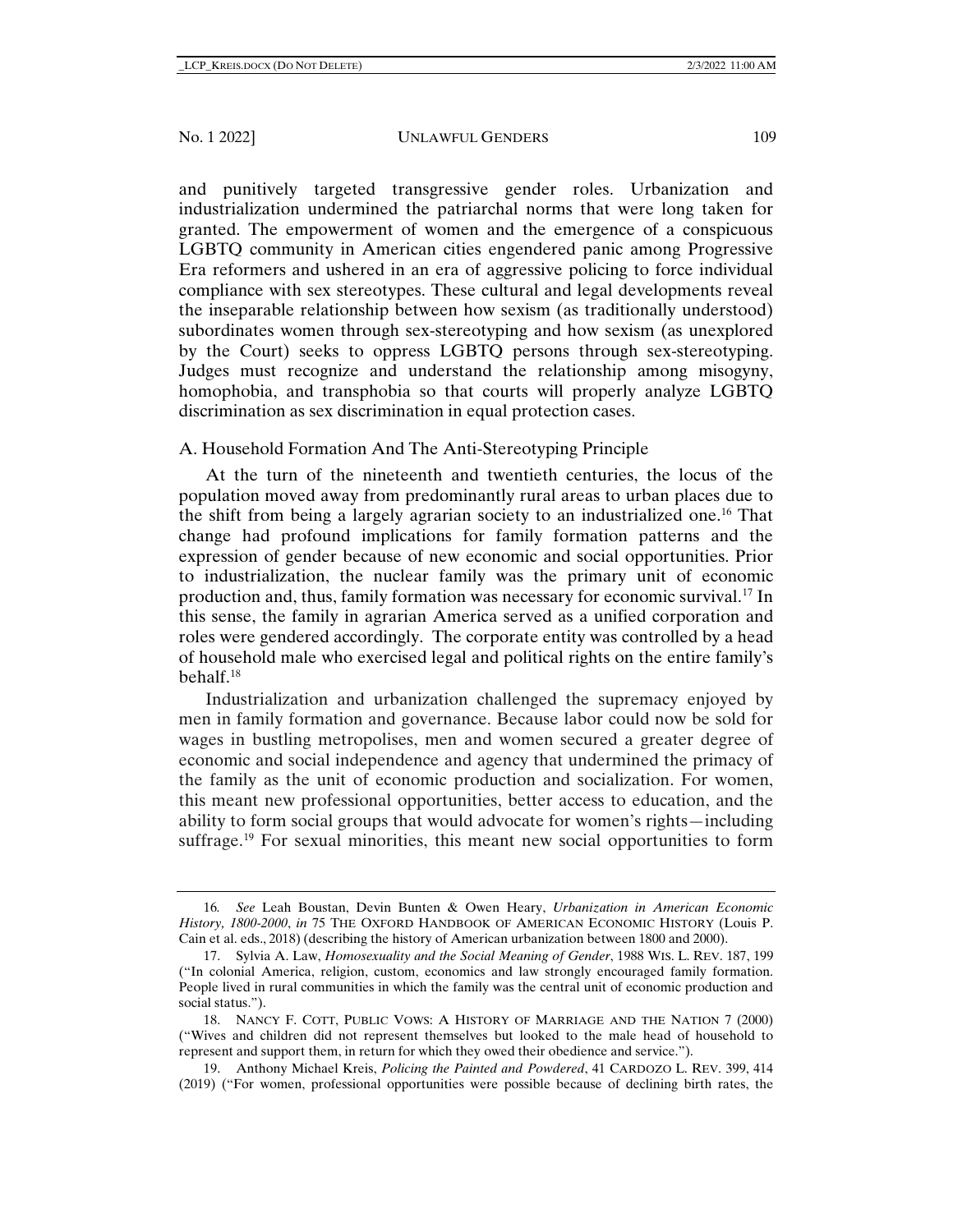communities of like minded persons. Both of these developments startled traditionalists who sought to reassert the centrality of masculinity in American society through the creation of new sex stereotypes for the modern, industrial age and the reinforcement of strict gender roles.

Vice reformers of the late nineteenth and early twentieth centuries were acutely disturbed by the emergence of queer friendly drinking establishments where they witnessed, much to their dismay, men acting effeminately. Of course, gay men then, as now, occupied a range of gender expressions from hyper-effeminate to hyper-masculine. However, the most gender nonconforming gay men became the focus of vice crusaders because they were the most conspicuous.

<span id="page-7-0"></span>One scandalous nineteenth century watering hole for gay men in Manhattan was The Slide.<sup>[20](#page-7-1)</sup> There, it was reported of the patrons that "[t]he boys have powder on their faces like girls and talk to you like disorderly girls talk to men.["21](#page-7-2) Another observer described The Slide as a place where men rouged their necks and sang in falsetto.<sup>[22](#page-7-3)</sup> Progressive reformers documented similar sights in other queer welcoming spaces in New York, noting that the men had "the carriage, mannerisms, and speech of women [and] . . . are fond of many articles dear to the feminine heart."[23](#page-7-4) Another took note that in one house of disrepute, men "dressed as women, [with] low neck dresses, short skirts, [and] blond wigs."[24](#page-7-5)

<span id="page-7-7"></span>In 1911, the Chicago Vice Commission expressed dismay over the formation of gay communities, also focusing on gender expression. The Commission documented that "rooming houses" in the city "were occupied by young men, mostly of the counter jumper variety (dry goods people, sales people), and that after work half of the considerable number of inmates of this house would don women's clothes for the night."[25](#page-7-6) The Commission documented:

It appears that in this community there is a large number of men who are thoroughly gregarious in habit; who mostly affect the carriage, mannerisms, and speech of women; who are fond of many articles ordinarily dear to the feminine heart; who are often people of a good deal of talent; who lean to the fantastic in dress and other modes of

21. GEORGE CHAUNCEY, GAY NEW YORK 42 (1st ed. 1995).

22*. Id*. at 39.

<span id="page-7-4"></span><span id="page-7-3"></span><span id="page-7-2"></span>23. JOHN D'EMILIO & ESTELLE B. FREEMAN, INTIMATE MATTERS: A HISTORY OF SEXUALITY IN AMERICA 227–28 (3d ed. 2012).

24. CHAUNCEY, *supra* not[e 21,](#page-7-0) at 42.

<span id="page-7-6"></span><span id="page-7-5"></span>25. David K. Johnson, *The Kids of Fairytown*, *in* CREATING A PLACE FOR OURSELVES 97, 106 (Brett Beemyn ed., 1997).

democratization of education, the erosion of coverture, and the increased prominence of women's rights groups.").

<span id="page-7-1"></span><sup>20.</sup> New York City newspapers widely reported on the ongoings at The Slide and similar establishments. *See Outlaws to Go*, N.Y. EVENING WORLD, Jan. 4, 1892, at 1 ("The den [at The Slide] swarmed with dissolute creatures. Their talk was shocking. Many of the men had painted faces and they called each other by female names."); *Dives Closing Up*, N.Y. EVENING WORLD, Jan. 7, 1892, at 1 ("The 'attractions' at the Excise Exchange are not the women, but the class of men who frequent it. They imitate the dress and manners of women—paint their faces and eyebrows, bleach their hair, wear bracelets and address each other by female names.").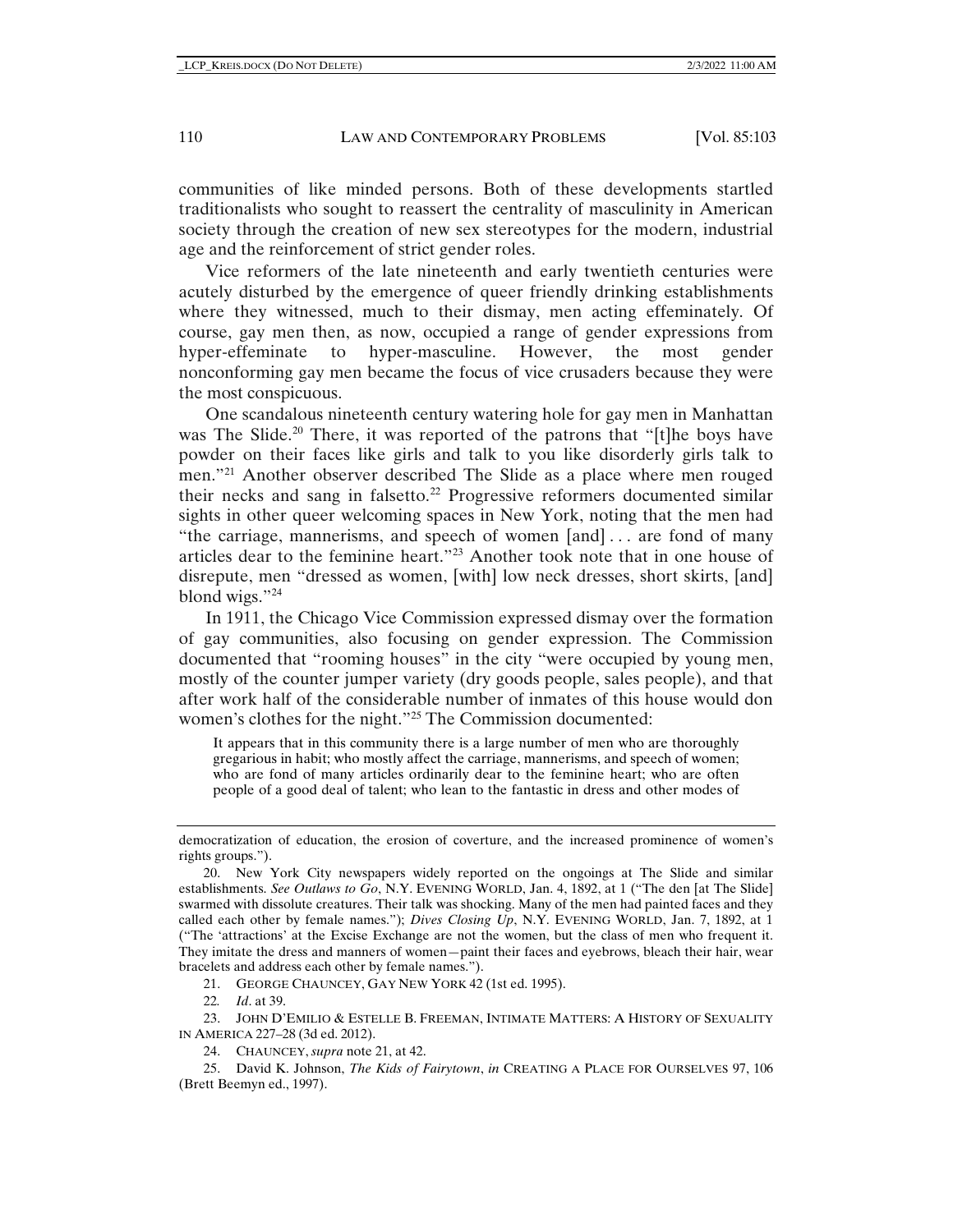expression, and who have a definite cult with regard to sexual life. They preach the value of non-association with women from various standpoints and yet with one another have practices which are nauseous and repulsive. Many of them speak of themselves or each other with the adoption of feminine terms, and go by girls' names or fantastic application of women's titles. They have a vocabulary and signs of recognition of their own, which serve as an introduction into their own society.

At the same time, women were exercising a greater degree of independence and demanding equal access to professional trades and political rights—that is, women were acting like men. Myra Bradwell and Lavinia Goodell, for example, demanded the chance to become members of the Illinois Bar and Wisconsin Bar, respectively.<sup>[27](#page-8-1)</sup> Women's participation in the labor force steadily rose in the late nineteenth and early twentieth centuries, with women typically occupying low skilled manufacturing jobs or positions in domestic service.[28](#page-8-2) However, the number of American women taking professional jobs increased exponentially in the late  $1910s<sup>29</sup>$  $1910s<sup>29</sup>$  $1910s<sup>29</sup>$  During this period of change within the labor force, women were also steadily building a robust suffrage movement demanding equal political rights, $30$  an end that was decried by some as leading to the masculinization of women and the emasculation of men. $31$  Antisuffragette propaganda during this period homed in on this point to dissuade men from supporting votes for women. The lithograph company, Dunston-Weiler, for example, produced postcards opposing women's suffrage with images intended to warn Americans about the slippery slope that would follow enfranchising women: men completing domestic chores, $32$  husbands caring for

<span id="page-8-2"></span>28. Claudia Goldin, *The Quiet Revolution that Transformed Women's Employment, Education, and Family*, AM. ECON. REV., May 2006, at 1, 3.

<span id="page-8-0"></span><sup>26.</sup> CHICAGO VICE COMMISSION, THE SOCIAL EVIL AND ITS MEDICAL ASPECTS 297 (1911). In investigating these communities, the Commission itself perceived the need for clarity between sex, gender, and sexual orientation, albeit to a vastly different end: "[i]t should be altered and made specific under the guidance of scientific men who understand these practices, as to make it clearly understood that society regards these abhorrent deeds as crimes. Better definition would probably make it more possible to readily obtain conviction when desirable." *Id.*

<span id="page-8-1"></span><sup>27.</sup> In re Bradwell, 55 Ill. 535, 542 (1869), *aff'd sub nom.* Bradwell v. Illinois, 83 U.S. 130 (1872) (denying Myra Bradwell admission to the Illinois bar as a married women; noting that "the hot strifes of the bar, in the presence of the public, and with momentous verdicts the prizes of the struggle" might unsettle gendered social customs between men and women); In re Goodell, 39 Wis. 232, 245 (1875) (denying Lavinia Goodell admission to the state Supreme Court bar because "[n]ature has tempered woman as little for the juridical conflicts of the court room").

<sup>29</sup>*. Id*. at 3.

<span id="page-8-4"></span><span id="page-8-3"></span><sup>30.</sup> LEE ANN BANASZAK, WHY MOVEMENTS SUCCEED OR FAIL OPPORTUNITY, CULTURE, AND THE STRUGGLE FOR WOMAN SUFFRAGE 6–12 (1996) (describing the steady rise in the call for woman suffrage between 1865 and 1920).

<span id="page-8-5"></span><sup>31</sup>*. See* Susan E. Marshall, *In Defense of Separate Spheres: Class and Status Politics in the Antisuffrage Movement*, 65 SOCIAL FORCES 327 (1986) (describing the anti-suffrage countermovement as fixated on the breakdown of gender roles if women became politically active and enfranchised).

<span id="page-8-6"></span><sup>32</sup>*. I Want to Vote, But My Wife Won't Let Me*, Suffragette Series No. 11 (Dunston-Weiler Lithograph Co. 1909), https://thesuffragepostcardproject.omeka.net/items/show/53 [https://perma.cc /TS6N-AUB2].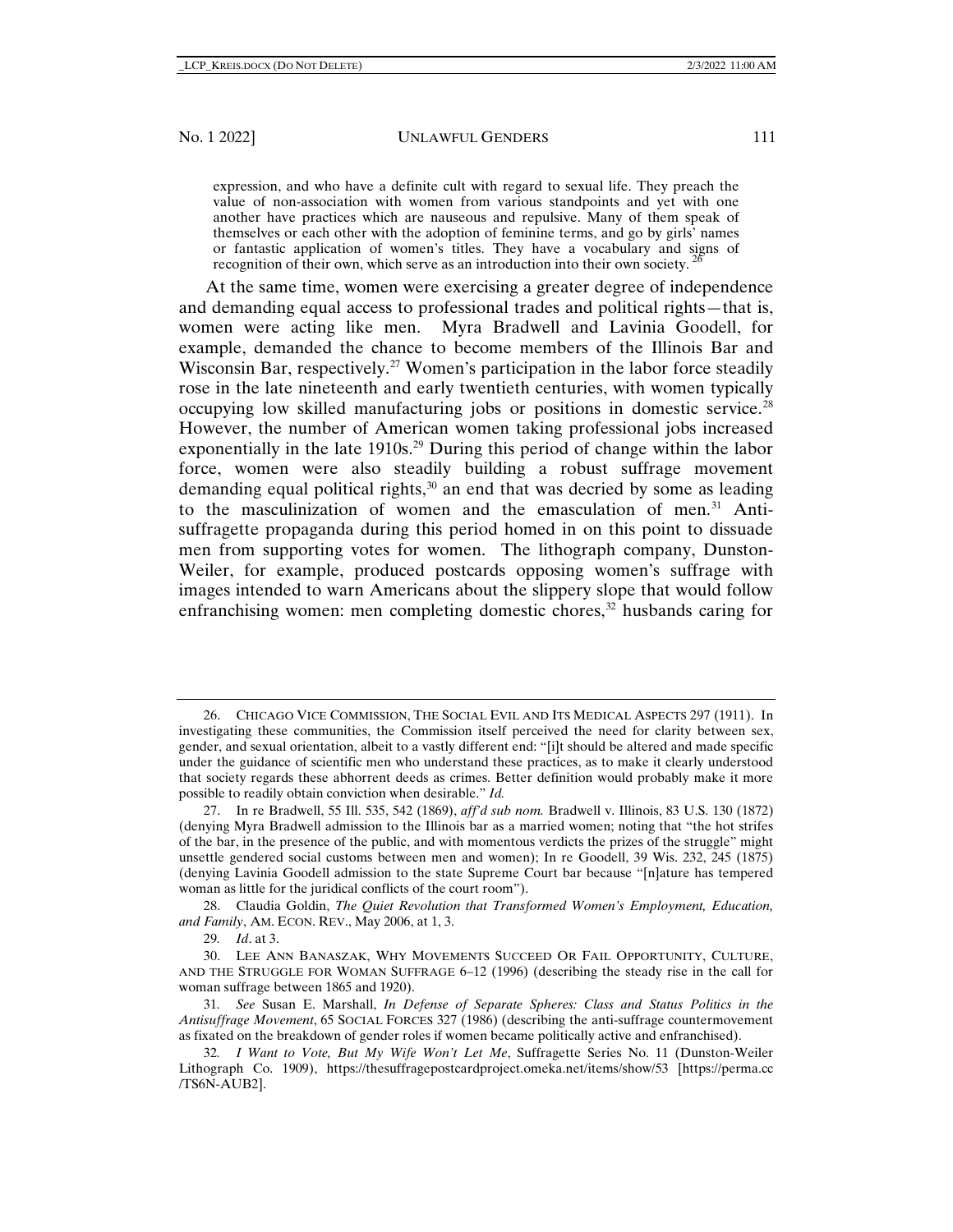children,<sup>[33](#page-9-0)</sup> masculine female law enforcement officers policing emasculated men,<sup>[34](#page-9-1)</sup> gender inversion,<sup>[35](#page-9-2)</sup> and happily independent women.<sup>[36](#page-9-3)</sup>

The centrality of masculinity was the cornerstone of the pre-industrial patriarchal order. The social changes that occurred between the 1860s and the 1920s challenged the supremacy of men in the American social and political order. Now, women challenged the notion that gender roles were naturally ordered and distinct by demanding equal opportunity in the workplace. Urban gender benders challenged the notion that masculine and feminine traits were innate to one's sex. In particular, the idea that a man could sexually submit to another man and take a position "reserved" for women was destabilizing to the concept that women were by nature weaker than men and thus naturally subordinate.<sup>[37](#page-9-4)</sup> A new ideological worldview had to be crafted, with the support

<span id="page-9-1"></span>34*. Suffragette Coppette*, Suffragette Series No. 5 (Dunston-Weiler Lithograph Co. 1909), https://thesuffragepostcardproject.omeka.net/items/show/47 [https://perma.cc/9HVS-ZZXD].

<span id="page-9-0"></span><sup>33</sup>*. Suffragette Madonna*, Suffragette Series No. 1 (Dunston-Weiler Lithograph Co. 1909), https://thesuffragepostcardproject.omeka.net/items/show/43 [https://perma.cc/2DSD-54SS]; *Election Day*, Suffragette Series No. 7 (Dunston-Weiler Lithograph Co.1909), https://thesuffragepostcardproject.omeka.net/items/show/49; *I Don't Care If She Never Comes Back*, Suffragette Series No. 8 (Dunston-Weiler Lithograph Co*.* 1909), https://thesuffragepostcardproject.omeka.net/items/show/50 [https://perma.cc/Y7JU-45RT]; *Where, Oh Where Is My Wandering Wife Tonight?*, Suffragette Series No. 10 (Dunston-Weiler Lithograph Co. 1909), https://thesuffragepostcardproject.omeka.net/items/show/52 [https://perma.cc/9Z8F-V7CZ].

<span id="page-9-2"></span><sup>35</sup>*. Pantalette Suffragette*, Suffragette Series No. 3 (Dunston-Weiler Lithograph Co. 1909), https://thesuffragepostcardproject.omeka.net/items/show/45 [https://perma.cc/5D8N-X229]; *Uncle Sam, Suffragee*, Suffragette Series No. 6 (Dunston-Weiler Lithograph Co. 1909), https:// thesuffragepostcardproject.omeka.net/items/show/48 [https://perma.cc/JZ2J-GPR3].

<span id="page-9-3"></span><sup>36</sup>*. Suffragette Vote-Getting*, Suffragette Series No. 4 (Dunston-Weiler Lithograph Co. 1909), https://thesuffragepostcardproject.omeka.net/items/show/46 [https://perma.cc/ME43-HR5V]; *Queen of the Poll*, Suffragette Series No. 9 (Dunston-Weiler Lithograph Co. 1909), https://thesuffragepostcardproject.omeka.net/items/show/51 [https://perma.cc/JM99-VWXH]; *I Love My Husband, But – Oh You Vote*, Suffragette Series No. 12 (Dunston-Weiler Lithograph Co. 1909), https://thesuffragepostcardproject.omeka.net/items/show/54 [https://perma.cc/HV9H-P4G7].

<span id="page-9-4"></span><sup>37</sup>*. See* CHAUNCEY, GAY NEW YORK, *supra* note [21,](#page-7-0) at 81 (noting passive sexual partners were viewed as taking on a female role, as "sexual penetration symbolized one man's power over another"). Indeed, anti-vice reformers often drew connections between submissive partners in same-sex acts and female prostitutes. George Chauncey, *Sex, Gender, and Sexuality: Female Prostitution and Male Homosexuality in Early Twentieth-Century America*, *in SEXUALITÉS AMÉRICAINES: REGARDS THÉORIQUES, RÉPONSES INSTITUTIONNELLES* (Claudine Raynaud ed. 1997), http://books.openedition.org/pufr/4090 [https://perma.cc/FT57-4C4M] ("[A]nti-vice investigators readily agreed; they called female prostitutes who performed fellatio 'perverts,' the same term they applied to the men who performed it. As a result, many men seem to have regarded fairies in the same terms they regarded prostitutes, and this conflation may have made it easier for them to distance themselves from the fairies—and to *use* them for sexual purposes in the same way they used female prostitutes."); *see also* Ian Ayres & Richard Luedeman, *Tops, Bottoms, and Versatiles: What Straight Views of Penetrative Preferences Could Mean for Sexuality Claims Under* Price Waterhouse, 123 YALE L.J. 714, 735–36 (2013) ("Penetrative preferences are readily gendered. At various points in history, a man's perceived masculinity has been tied to whether he penetrated or was penetrated. Certainly, within modern gay communities, bottom is perceived as the most 'feminine' penetrative preference and top as the most 'masculine.' Moreover, on a conceptual level, tops fit expectations of the masculine gender better than bottoms. To the extent that the archetypal male is heterosexual, he is also exclusively—or at least primarily—a penetrator, if only because of the cultural importance placed on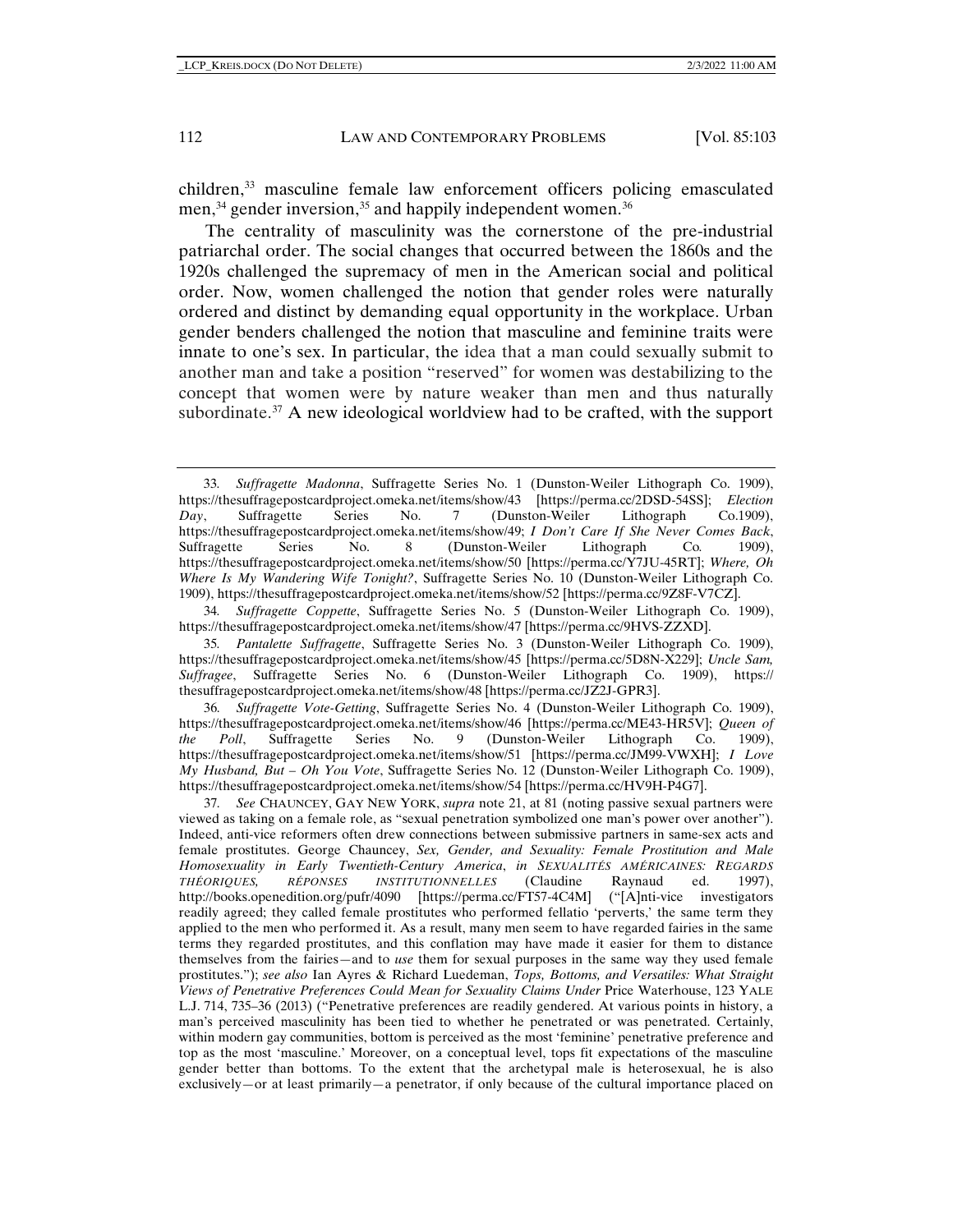of the state, that carried forward into the industrial period the non-fungibility of gender and a subordinate status for women. In order to push back against the decentralization of masculinity as a result of industrialization and urbanization, forms of gender expression that did not align with prevailing sex stereotypes would have to be deemed unlawful genders.<sup>[38](#page-10-0)</sup>

A new ideology—the market-family dichotomy— emerged in the wake of industrialization and urbanization as a way to explain how women were not *per se* inferior to men but rather complemented the attributes and contributions natural to men, thus requiring separate spheres of influence on the basis of sex. Sex-based stereotypes about the masculine nature of commerce and industry and the feminine nature of the home paved the way for "a kind of middle ground between traditional hierarchy and juridical equality. Women were said to be different, not inferior.["39](#page-10-1) The market-family division embraced the idea that men occupied the competitive, hardnosed world of professional careers, business, enterprise, and manufacturing—settings conducive to masculine traits—and women occupied the domestic arena of keeping the home and child rearing where the virtues of femininity were best suited. "The family and home were seen as safe repositories for the virtues and emotions that people believed were being banished from the world of commerce and industry.["40](#page-10-2) In this sense, women and men had complementary roles that permitted dual worlds of rationality, ambition, progress, and modernization to coexist with the sacred values of the home.<sup>[41](#page-10-3)</sup>

When the Supreme Court upheld the refusal by the State of Illinois to admit Myra Bradwell to the state bar because she was a married woman, $42$  Justice

the complementarity of male and female anatomy."). In the early twentieth century, the penetrated male partner was often associated with taking on a feminine gender role.

<span id="page-10-0"></span><sup>38.</sup> This idea is meant to capture the idea that LGBTQ people embrace a wide variety of gender roles depending on their sexual orientation, gender identity, gender expression, and choice of partner that, in its totality, may not fit neatly within the traditional gender binary. Indeed, one scholar has argued that moving away from the concept of gender as binary in the law would expand the law's capacity to remedy sex discrimination. Sonia K. Katyal, *The Numerus Clausus of Sex*, 84 U. CHI. L. REV. 389, 477 (2017) ("A notion of gender pluralism would normatively embrace gender nonconforming behavior, not just individuals who wanted to transition from one sex to another.").

<span id="page-10-1"></span><sup>39.</sup> Frances E. Olsen, *The Family and the Market: A Study of Ideology and Legal Reform*, 96 HARV. L. REV. 1497, 1516 (1983).

<sup>40</sup>*. Id.* at 1499.

<span id="page-10-3"></span><span id="page-10-2"></span><sup>41.</sup> For contemporary advocacy of the market-family divide, see *The Third Sex in Industry*, N.Y. TIMES, Mar. 30, 1919, at 88 (describing the impact of working women in England); *That Third Sex Again*, N.Y. TRIB., Oct. 3, 1913, at 8 (quoting a British author's prediction of a "future when the material work of the world will be performed by [a] new [third] sex" of women identifiable by their common "atrophied femininity" while "normal women" will continue to bear "the responsibilities of maternity."); *Effeminate Men in Schools: Warning*, S.F. EXAMINER, Nov. 20, 1910, at 1 (quoting a Washington, D.C. speech by the University of Washington's president warning that "men in college are bound to become effeminate" because of an increase in female matriculation); *The Third Sex*, BROOKLYN DAILY EAGLE, June 21, 1902, at 12 (noting a French author's concern that education for women caused delays in marriage and disinterest in men); *France's Marriage Crisis*, N.Y. TIMES, Mar. 16, 1902 (same).

<span id="page-10-4"></span><sup>42.</sup> 42. Bradwell v. Illinois, 83 U.S. 130 (1872).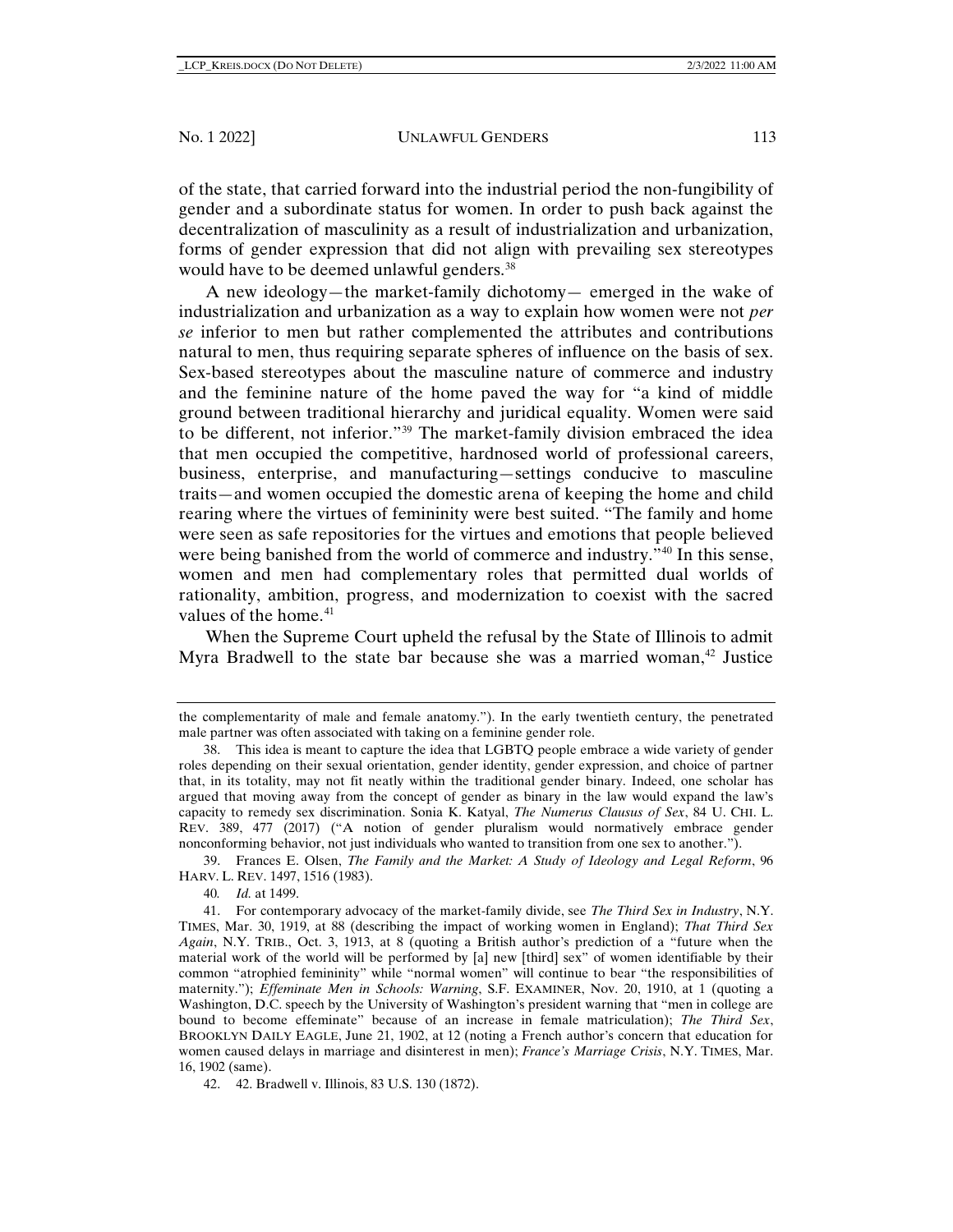Joseph Bradley authored a concurring opinion that reflected the worldview of the family-market divide. Bradley famously argued in favor of perpetuating a legal regime that understood the "paramount destiny and mission of woman [was] to fulfill the noble and benign offices of wife and mother."[43](#page-11-0) Justice Bradley went on to explain the complementary nature of men and women as a rationale for continuing to enshrine second class citizenship for women within the framework of the market-family divide:

[T]he civil law, as well as nature herself, has always recognized a wide difference in the respective spheres and destinies of man and woman. Man is, or should be, woman's protector and defender. The natural and proper timidity and delicacy which belongs to the female sex evidently unfits it for many of the occupations of civil life. The constitution of the family organization, which is founded in the divine ordinance, as well as in the nature of things, indicates the domestic sphere as that which properly belongs to the domain and functions of womanhood. The harmony, not to say identity, of interest and views which belong, or should belong, to the family institution is repugnant to the idea of a woman adopting a distinct and independent career from that of her husband.<sup>[44](#page-11-1)</sup>

This history should have been acknowledged by the Court in *Bostock* to highlight the ways in which sex-stereotyping was used to subordinate women with direct implications for LGBTQ people.

# B. Household Formation And The Anti-Stereotyping Principle

This philosophy of the market-family divide is a familiar theme in modern sex employment discrimination cases brought under Title VII.<sup>45</sup> Sometimes, it

<sup>43</sup>*. Id*. at 141 (Bradley, J., concurring).

<sup>44</sup>*. Id*.

<span id="page-11-2"></span><span id="page-11-1"></span><span id="page-11-0"></span><sup>45.</sup> State laws have also been construed to prohibit sex stereotypes in employment decisions. State equal opportunity agencies, for example, have issued guidance noting the impermissibly of using stereotypes to justify sex discrimination. *See* HAW. CODE R. § 12-46-102(d)(2)–(3) (LexisNexis 2021); ILL. ADM. CODE tit. 56, § 5210.70(b)(2)–(3) (2021); IOWA ADMIN. CODE r. 161-8.47(216)(1)(b)–(c) (2021); KAN. ADMIN. REGS. 21-32-1(a)(2)–(3) (2021); 94-348-3 ME. CODE R. § 18(1)(B)(1)–(2) (LexisNexis 2021); 804 MASS. CODE REGS. § 3.01(3)(b)(1)–(2) (2021); MO. CODE REGS. ANN. tit. 8, § 60-3.040(2)(A)(2)–(3) (2021); OHIO ADMIN. CODE 4112-5-05(B)(1) (2021); OKLA. ADMIN. CODE § 335:15-3-2(a)(1)(B)–(C) (2021); OR. ADMIN. R. 839-005-0013(2)(a)–(b) (2021); 16 PA. CODE  $§$  41.71(e)(2)–(3) (2021); S.D. ADMIN R. 20:03:09:02. State courts have also recognized this principle. *See* Mass. Elec. Co. v. Mass. Comm'n Against Discrimination, 375 N.E.2d 1192, 1199 (Mass. 1978) (holding that the exclusion of "pregnancy-related disabilities" from an employer's disability plan "perpetuate the stereotype that women belong at home raising a family rather than at a job as permanent members of the work force" and thus an unlawful form of sex discrimination); Slayton v. Michigan Host, Inc., 376 N.W.2d 664, 669 (Mich. Ct. App. 1985) ("Like its federal counterpart in Title VII, we believe that the prohibition against sex discrimination in the Elliott-Larsen Civil Rights Act was 'intended to strike at the entire spectrum of disparate treatment of men and women resulting from sex stereotypes'") (citation omitted); Pullar v. Indep. Sch. Dist. No. 701, Hibbing, 582 N.W.2d 273, 277 (Minn. Ct. App. 1998) ("Like Congress in enacting Title VII, the legislature intended to 'strike at the entire spectrum of disparate treatment of men and women resulting from sex stereotypes' in enacting the [Minnesota Human Rights Act].") (citation omitted); Lampley v. Missouri Comm'n on Human Rights, 570 S.W.3d 16, 25 (Mo. 2019) ("Sex discrimination is discrimination, it is prohibited by the [Missouri Human Rights] Act, and an employee may demonstrate this discrimination through evidence of sexual stereotyping."); Behrmann v. Phototron Corp., 795 P.2d 1015, 1016–17 (N.M. 1990) (affirming trial court jury instruction that sex stereotyping was impermissible under the New Mexico Human Rights Act's ban against pregnancy discrimination). The California Supreme Court also extended sex-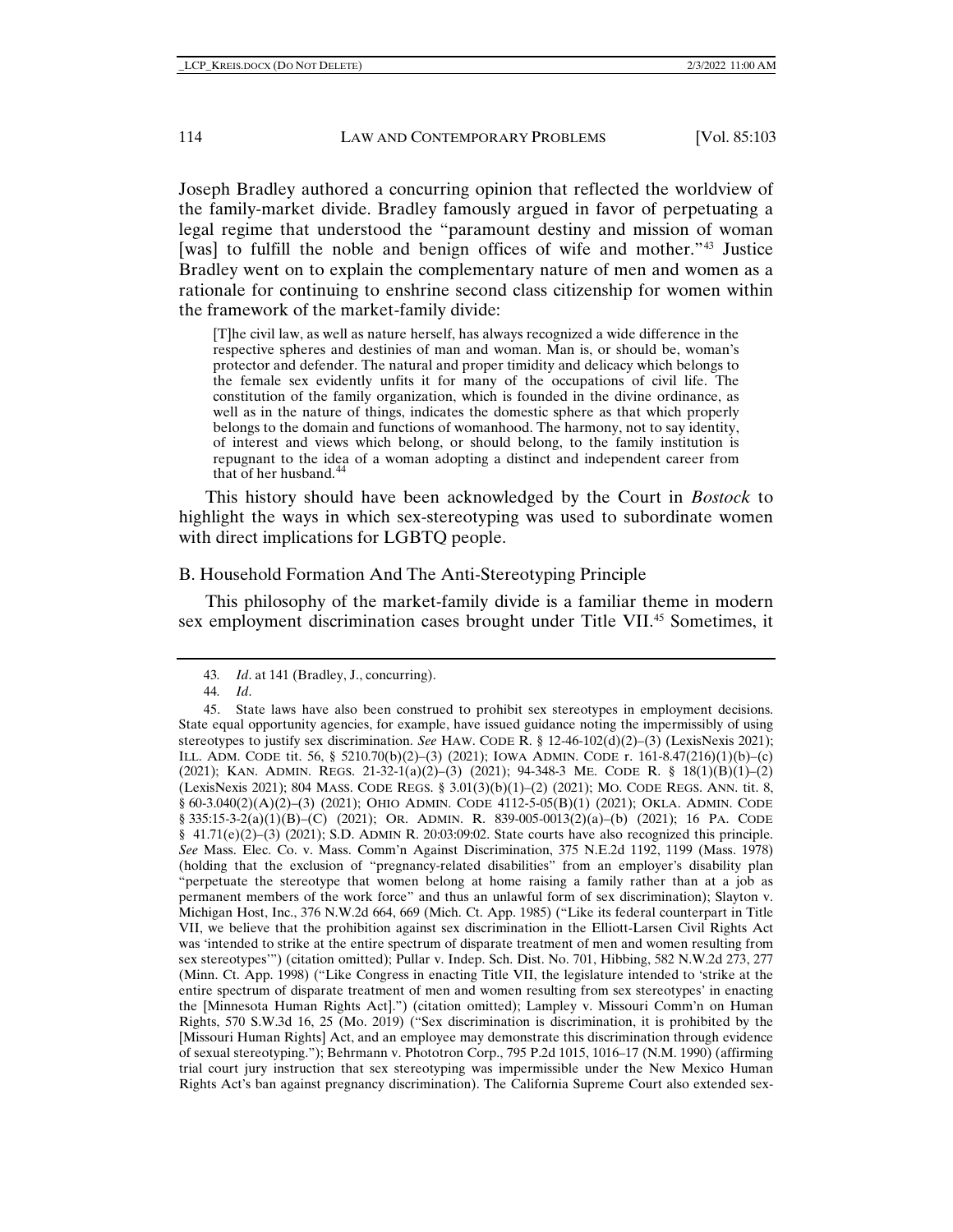manifests in discrimination arising from assumptions about what types of jobs are acceptable for men and for women.<sup>[46](#page-12-0)</sup> It also arises from stereotypes about the relationship dynamics between opposite sex marital couples and the division of caregiving roles within a heterosexual household.[47](#page-12-1) The landmark decision in *Phillips v. Martin Marietta Corp*. [48](#page-12-2) is illustrative. There, the Supreme Court allowed a Title VII claim against Martin Marietta to proceed where a woman alleged that her employer refused to hire women with preschool-aged children.[49](#page-12-3) As Justice Marshall explained in a concurring opinion, that policy was a byproduct of "characterizations of the proper domestic roles of the sexes," namely that women with small children should be caregivers and not participants in the labor market.<sup>50</sup> Similarly, employment discrimination plaintiffs have stated successful Title VII claims alleging discrimination because of family formation stereotypes, including because they were unwed mothers,  $51$ women of child-bearing age,<sup>[52](#page-12-6)</sup> caregiving fathers,<sup>[53](#page-12-7)</sup> and women who did not take their husband's names.<sup>[54](#page-12-8)</sup>

The anti-sex stereotype principle is also reflected in constitutional jurisprudence. Throughout the 1970s and 1980s, the Supreme Court struck down federal and state laws that embraced family-market stereotypes about the complementary nature of gender roles within opposite-sex married couples'

<span id="page-12-0"></span>46*. See* Diaz v. Pan American World Airways, Inc., 442 F.2d 385, 389 (5th Cir. 1971) (finding that a refusal to hire men as flight attendants because of a customer preference for women in that role was unlawful); EEOC Dec. No. 76-94, 1976 WL 5005, at \*1 (Feb. 6, 1976) (determining that a refusal to hire a woman based on a "stereotypical opinion[]" that "a male who would project a stronger image, would be better suited for the job" was unlawful); EEOC Dec. No. 76-85, 1976 WL 4998, at \*2 (Jan. 14, 1976) ("Respondent's stereotypical view of women does not allow for the concept of an acceptable female administrator. Relying on the traditional concept of women any woman 'hard-nosed' enough for the job is too 'abrasive,' and any woman who is not 'hard-nosed' is too 'soft spoken.'"); EEOC Dec. No. AL68-3-243E (June 4, 1969) (finding against an employer who assigned clerical work to a woman because it was so called woman's work).

<span id="page-12-1"></span>47*. See Sprogis v. United Air Lines, Inc.*, 444 F.2d 1194, 1199 (ruling that an airline policy requiring female flight attendants to be unmarried because of "complaints from husbands about their wives' working schedules and the irregularity of their working hours" was impermissible), *cert. denied*, 404 U.S. 991 (1971); EEOC Dec. No. 71-2613, 1971 WL 3899, at \*1 (June 22, 1971) ("[B]ased upon a stereotyped view of the family responsibilities of females, [the employer]'s officials permitted the illness of Charging Party's husband to influence their decision not to hire her, but that they would not have disqualified a male with a sick wife."); *see also Nevada Dep't of Human Resources v. Hibbs*, 538 U.S. 721, 736 (2003) (explaining how a denial of parental leave for fathers was rooted in "[s]tereotypes about women's domestic roles [which] are reinforced by parallel stereotypes presuming a lack of domestic responsibilities for men").

51. Dolter v. Wahlert High School, 483 F. Supp. 266 (N.D. Iowa 1980).

- <span id="page-12-8"></span><span id="page-12-7"></span>53. Johnson v. Univ. of Iowa, 431 F.3d 325 (8th Cir. 2005).
- 54. 54. Allen v. Lovejoy, 553 F.2d. 522 (6th Cir. 1977).

stereotyping theory to find sex-based discounts are unlawful under state civil rights law. Koire v. Metro Car Wash, 707 P.2d 192, 202 (Cal. 1985) (explaining "sex-based discounts impermissibly perpetuate sexual stereotypes" under California law).

<span id="page-12-2"></span><sup>48.</sup> 400 U.S. 542 (1971).

<span id="page-12-3"></span><sup>49</sup>*. Id*.

<span id="page-12-5"></span><span id="page-12-4"></span><sup>50</sup>*. Id.* at 545 (Marshall, J., concurring).

<span id="page-12-6"></span><sup>52.</sup> UAW v. Johnson Controls, Inc., 499 U.S. 187, (1991).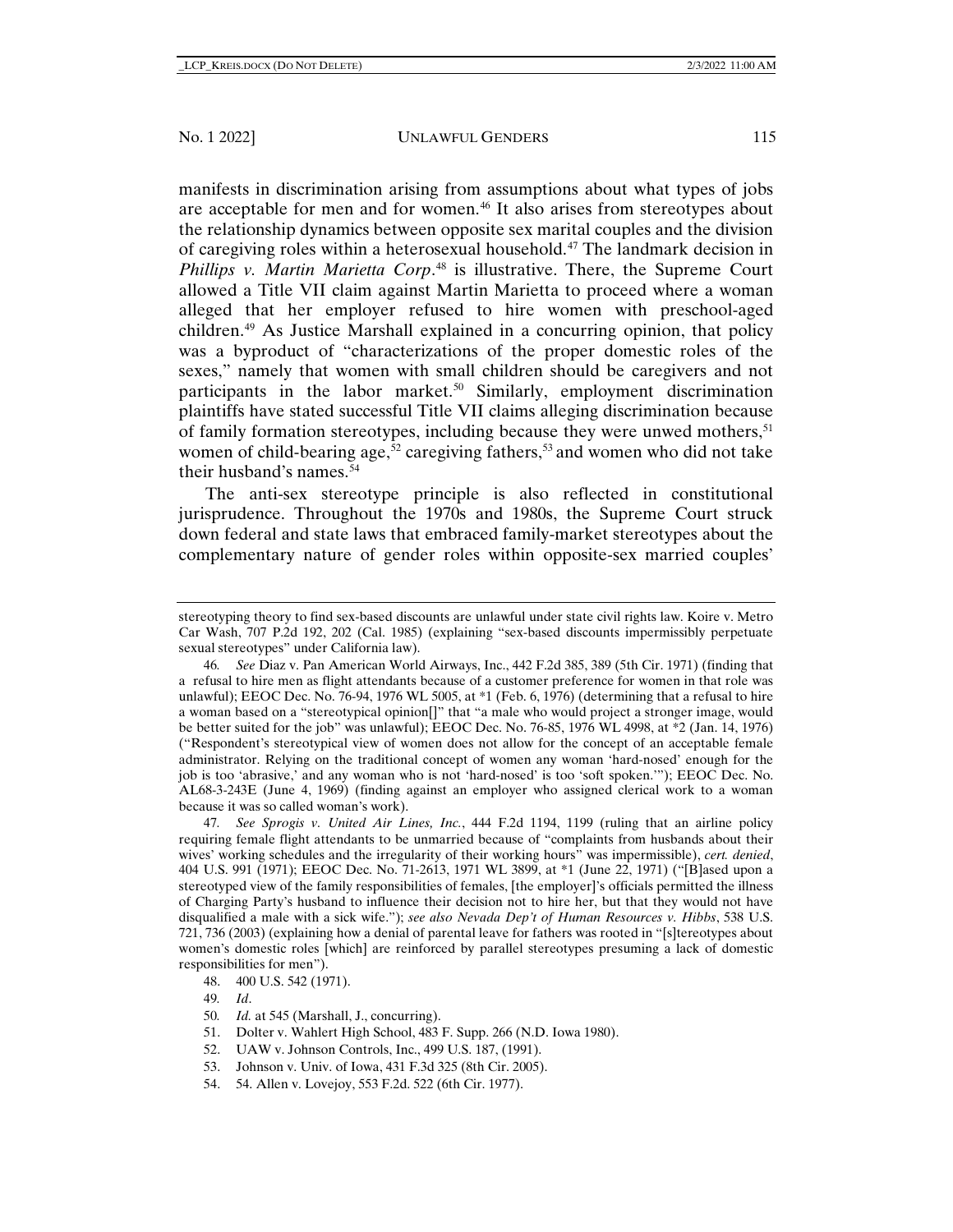households.[55](#page-13-0) For example, in the 1971 case *Reed v. Reed*, [56](#page-13-1) the Court struck down an Idaho law giving preference to men over women to serve as estate administrators on the view that men were more literate in business matters than women.[57](#page-13-2) Similar rationales underpinned a Louisiana law, invalidated by the Court in 1981, that deemed the husband to be "head and master" of the marital household, and that established a default rule empowering husbands to dispossess property without their wives' consent.<sup>[58](#page-13-3)</sup> As civil rights groups argued, Louisiana's "head and master" law "foster[ed] and perpetuate[d] the image of women as untutored and incapable of executing managerial decisions" based on the false stereotype that women "inherently lack[ed] the ability to make reasonable decisions or function adequately in a business world; [that] only men possess the requisite skills."[59](#page-13-4) Finally, in the 1975 case *Stanton v. Stanton*, the Court struck down a Utah law that provided for different ages of majority based on sex, justified by the stereotype that women are "destined solely for the home and the rearing of the family, and only [men are destined] for the marketplace and the world of ideas."<sup>60</sup>

In the same period, the anti-stereotyping principle was also applied to discriminatory policies governing spousal financial obligations and benefits. For example, the Court overturned numerous benefits related policies that sexstereotyped married opposite-sex couples on the assumption that men are the household breadwinners and non-caregivers.<sup>[61](#page-13-6)</sup> And it struck down a state law requiring ex-husbands to pay alimony, but not ex-wives, describing it as little more than a "baggage of sexual stereotypes."<sup>[62](#page-13-7)</sup> The anti-stereotyping principle

60. Stanton v. Stanton, 421 U.S. 7, 14–15 (1975).

<span id="page-13-6"></span><span id="page-13-5"></span>61*. See* Wengler v. Druggists Mutual Insurance Company, 446 U.S. 142 (1980) (state statute imposing gendered rules concerning surviving spouse workers' compensation benefits), Califano v. Westcott, 443 U.S. 76 (1979) (social security provision affording welfare benefits to unemployed husbands but not to unemployed wives); Califano v. Goldfarb, 430 U.S. 199 (1977) (social security provision imposing conditions on receipt of benefits by surviving husbands); Weinberger v. Wiesenfeld, 420 U.S. 636 (1975) (social security provision withholding childcare benefits from surviving husbands); Frontiero v. Richardson, 411 U.S. 677 (1973) (federal statute establishing gendered presumptions of dependency for housing and medical benefits).

<span id="page-13-7"></span>62. 62. Orr v. Orr, 440 U.S. 268, 283 (1979).

<span id="page-13-0"></span><sup>55</sup>*. See* Cary Franklin, *The Anti-Stereotyping Principle in Constitutional Sex Discrimination Law,*  85 N.Y.U. L. REV. 83, 90 (2010) (noting that the Supreme Court in this period tended to embrace an anti-stereotyping principle where purely gender-based assumptions animated public policy rather than "domains where [the Court] had identified 'real' [physical] differences between the sexes.").

<sup>56.</sup> Reed v. Reed, 404 U.S. 71(1971).

<span id="page-13-2"></span><span id="page-13-1"></span><sup>57.</sup> Reed v. Reed, 93 Idaho 511, 514 (1970) ("The legislature when it enacted this statute evidently concluded that in general men are better qualified to act as an administrator than are women."), *rev'd*, 404 U.S. 71 (1971).

<sup>58.</sup> Kirchberg v. Feenstra, 450 U.S. 455, 456 (1981).

<span id="page-13-4"></span><span id="page-13-3"></span><sup>59.</sup> Motion for Leave to File Brief Amici Curiae and Brief Amici Curiae of Now Legal Defense and Education Fund, American Civil Liberties Union Women's Rights Project, American Jewish Committee, American Jewish Congress, Institute for Women Today, National Center on Women and Family Law, National Coalition of American Nuns, Unitarian Universalist Women's Federation, Women's Equity Action League, Women's Legal Defense Fund at 19, Kirchberg v. Feenstra, 450 U.S. 455 (1980) (No. 79-1388), 1980 WL 339782.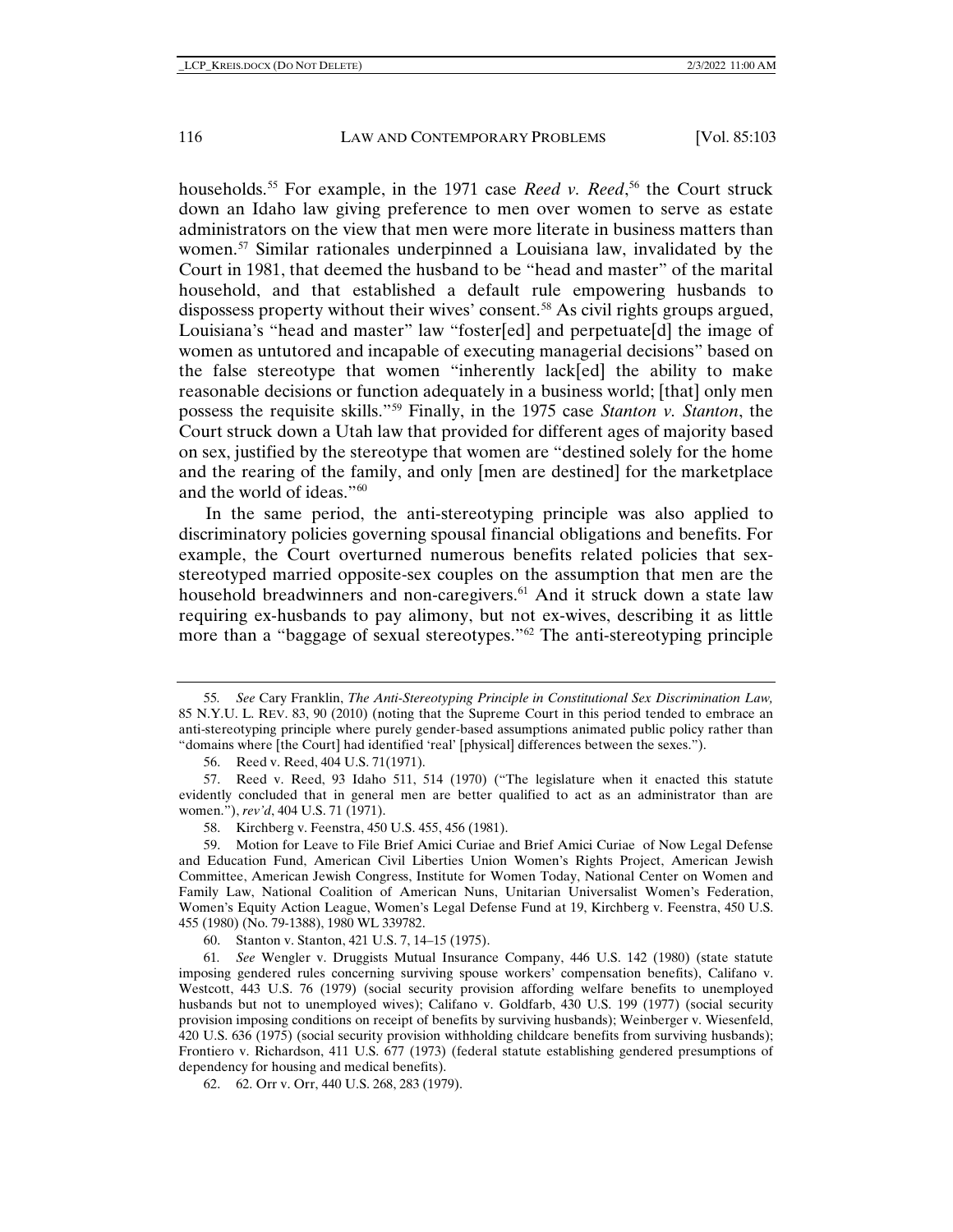reflected in both statutory and constitutional law rejects the family-market dichotomy as impermissible policing of gender.

1. Sex Stereotypes And The Campaign Against Same-Sex Marriage

Family governance stereotypes, which constitute a core of American civil rights law and anti-sex discrimination doctrine, were also at the heart of arguments to bar same-sex couples from marriage rights. As Linda McClain explained, opponents of same-sex relationship recognition argued that "marriages need to be premised on fundamental differences in male and female capacities and sharp differentiation in roles and responsibilities" to produce social benefits[.63](#page-14-0) Upon inspection, the connection between the misogyny of the market-family divide and the dichotomy's homophobic implications is evident. The anti-same-sex marriage campaign against "genderless marriage" was in no small part about a crisis of masculinity because it undermined the concept that complementary gender roles, which placed men as central to family governance, were necessary for family formation. Indeed, many opponents of same-sex marriage argued that traditionally held sex stereotypes concerning household formation would be rendered meaningless if gay, lesbians, and bisexuals were entitled to marry.<sup>[64](#page-14-1)</sup>

After the Massachusetts Supreme Judicial Court held for the first time in any American jurisdiction<sup> $65$ </sup> that same-sex couples had a constitutional right to marry in *Goodridge v. Department of Public Health*, [66](#page-14-3) same-sex marriage advocates brought an onslaught of litigation challenging state statutes and state constitutional amendments that restricted marriage to opposite-sex couples. Just as the market-family dichotomy used a complementary theory of gender to discriminate against women, the same genus of sex stereotypes were used to portray same-sex couples as lacking gender diversity and thus being incapable of a forming successful marital partnerships.[67](#page-14-4) Marital rights for same-sex couples presented the opportunity to make the institution of marriage more equality reinforcing by undercutting gendered assumptions about the division of labor in marital homes. Same-sex marital relationships challenged what Martha Fineman described as "[t]he patriarchal family" as an "assumed institution"

66. 798 N.E.2d 941 (Mass. 2003).

<span id="page-14-0"></span><sup>63.</sup> Linda C. McClain, *"God's Created Order," Gender Complementarity, and the Federal Marriage Amendment*, 20 BYU J. PUB. L. 313, 342 (2006).

<span id="page-14-1"></span><sup>64</sup>*. See, e.g.*, Brief of Amici Curiae 76 Scholars of Marriage Supporting Review and Affirmance at 5, Deboer v. Snyder (2014) (Nos. 14-556, 14-562, 14-571, 14-574 & 14-596), *decided sub. nom.* Obergefell v. Hodges, 576 U.S. 644 (2015), 2014 WL 7405782 ("[B]y requiring a man and a woman [the traditional definition of marriage] conveys that [marital households] can be expected to have both a 'masculine' and a 'feminine' aspect, one in which men and women complement each other.").

<span id="page-14-2"></span><sup>65</sup>*. See* Anthony Michael Kreis, *Marriage Equality in State and Nation*, 22 WM. & MARY BILL RTS. J. 747, 755 (2014).

<span id="page-14-4"></span><span id="page-14-3"></span><sup>67</sup>*. See, e.g.*, Lynn D. Wardle, *"Multiply and Replenish": Considering Same-Sex Marriage in Light of State Interests in Marital Procreation*, 24 HARV. J.L. & PUB. POL'Y 771, 792 (2001) ("Traditional marriage facilitates procreation by increasing the relational commitment, complementarity, and stability needed for the long term responsibilities that result from procreation.").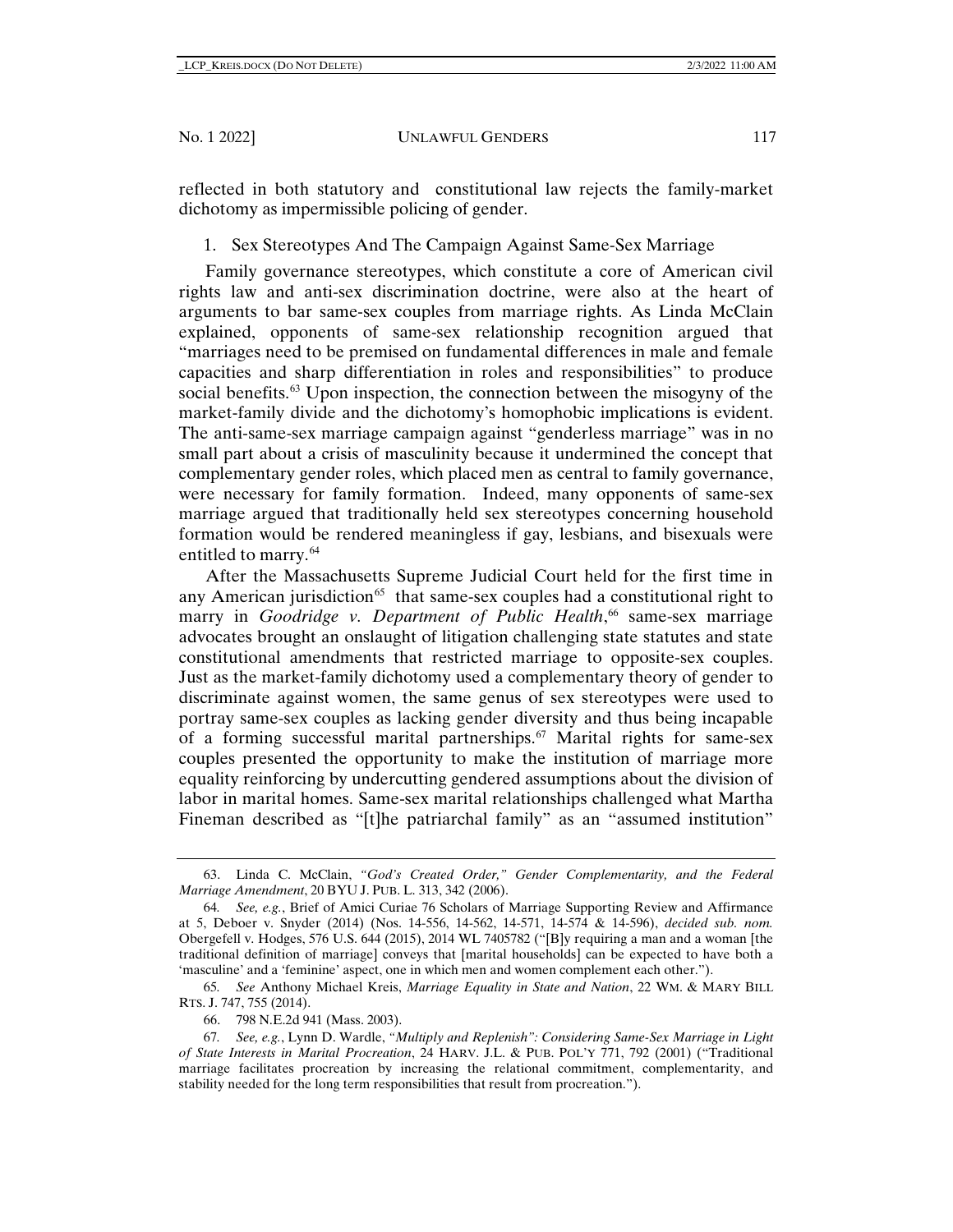where each spouse has "well-defined, socially constructed . . . complementary roles—husband/head of household, wife/helpmate, [and] child[,]" making a "male presence ... essential and dominant within the family."<sup>[68](#page-15-0)</sup>

Expanding the freedom to marry for same-sex couples threatened the binary gender roles as understood through complementarity theory. During oral argument at the Iowa Supreme Court in *Varnum v. Brien*, the state argued that complementary gender roles in marriage were necessary for marital homes with children because otherwise, "[H]ow does a father teach a daughter, a girl, to be a woman? How does a woman teach a boy to be a man?"[69](#page-15-1) In rejecting a state constitutional claim for same-sex marriage rights, the lead opinion from the Washington Supreme Court proffered that the "optimum mother/father setting for stable family life" was advantageous for children because "female couple households are *necessarily* fatherless and male couple households are *necessarily* motherless."[70](#page-15-2) In a similar defeat in New York, the state high court reasoned that marital households with children required gender role diversity because "a child benefits from having before his or her eyes, every day, living models of what both a man and a woman are like. $\frac{1}{1}$  After the California Supreme Court struck down a state law limiting marriage to opposite-sex couples, $72$  the state's voters narrowly adopted a state constitutional amendment banning same-sex marriage in a measure titled Proposition 8[.73](#page-15-5) Like the arguments embraced by the high courts in Washington and New York, advocates for the ban campaigned on the need to "instill in their children . . . the traditional gender roles and norms attendant to opposite-sex marriage."[74](#page-15-6)

Defenders of same-sex marriage bans focused heavily on gender roles in early state constitutional ligation and popular campaigns, but gendered arguments about the necessity of excluding same-sex couples from marriage rights surfaced again during later waves of litigation in the federal courts. The Alliance Defending Freedom argued, for example, that Oklahoma's same-sex marriage ban was constitutionally permissible because "[g]enderless marriage

<span id="page-15-0"></span><sup>68.</sup> MARTHA ALBERTSON FINEMAN, THE NEUTERED MOTHER, THE SEXUAL FAMILY AND OTHER TWENTIETH CENTURY TRAGEDIES 23 (1995).

<span id="page-15-1"></span><sup>69.</sup> Unofficial Transcript of Oral Argument, Varnum v. Brien, 763 N.W.2d 862 (Iowa 2009) (No. 07–1499), 2008 WL 5454171.

<span id="page-15-2"></span><sup>70.</sup> Andersen v. King Cty., 138 P.3d 963, 1005–06 (Wash. 2006) (Alexander, C.J., concurring), *abrogated by* Obergefell v. Hodges, 576 U.S. 644 (2015).

<span id="page-15-3"></span><sup>71.</sup> Hernandez v. Robles, 855 N.E.2d 1, 7 (N.Y. 2006), *abrogated by* Obergefell v. Hodges, 576 U.S. 644 (2015).

<span id="page-15-4"></span><sup>72</sup>*. In re* Marriage Cases, 183 P.3d 384 (Cal. 2008), *superseded by state constitutional amendment*, CAL. CONST. art. 1, § 7.5 (*amendment held unconstitutional*, Perry v. Schwarzenegger, 704 F. Supp. 2d 921 (N.D. Cal. 2010), *appeal dismissed sub nom.* Perry v. Brown, 725 F.3d 1140 (9th Cir. 2013)).

<span id="page-15-5"></span><sup>73.</sup> CAL. CONST. art. 1, § 7.5 (*amendment held unconstitutional*, *Perry*, 704 F. Supp. 2d; *see* CAL. SEC'Y OF STATE, *Votes For and Against November 4, 2008, State Ballot Measures*, *available at*  https://web.archive.org/web/20210913195218/https://elections.cdn.sos.ca.gov/sov/2008-general/7\_votes \_for\_against.pdf (providing votes for and against the amendment, designated Proposition 8).

<span id="page-15-6"></span><sup>74.</sup> Melissa Murray, *Marriage Rights and Parental Rights: Parents, the State, and Proposition 8*, 5 STAN. J. CIV. RTS. & CIV. LIBERTIES 357, 377 (2009).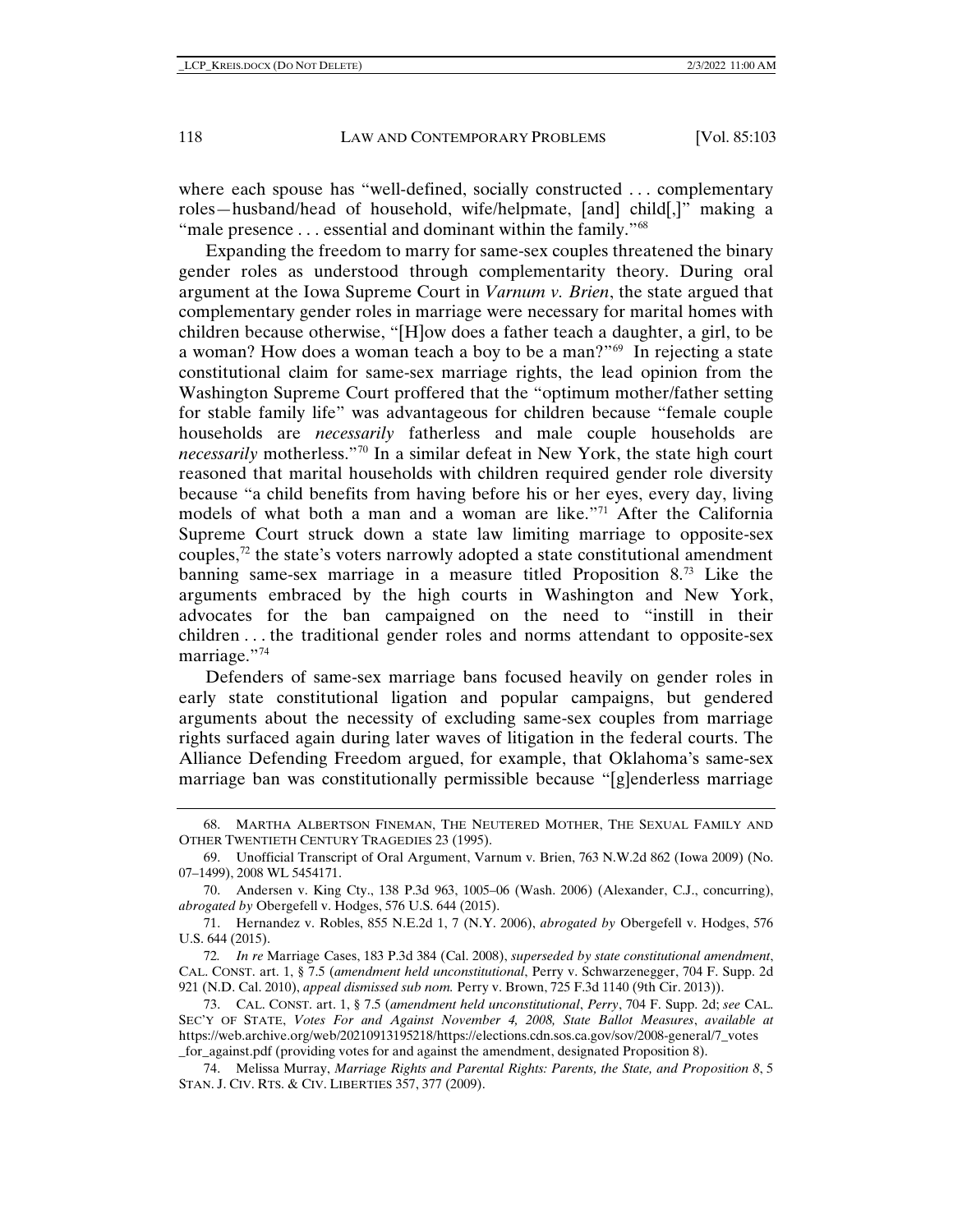would remove the State's ability to convey that, all things being equal, it is best for a child to be reared by her own mother and father" and "would tell the community. . . . . . that there is nothing intrinsically valuable about fathers' or mothers' roles in rearing their children."[75](#page-16-0) The State of Utah asked a federal appellate court to uphold the state's same-sex marriage prohibition because "genderless marriage" is "focused principally on the needs of adults" whereas "Utah's marriage model. . . . . . valorizes the role of fatherhood, motherhood, gender complementarity in child rearing, and mutual dependence. That model is thus profoundly different from the model underlying same-sex unions and other adult relationship structures—an understanding based primarily on adult emotional bonds and commitments."[76](#page-16-1) Nevada and Idaho echoed the gender complementarity arguments in the Circuit Court of Appeals for the Ninth Circuit, drawing criticism from Judge Marsha Berzon for leaning into sex stereotypes:

Idaho and Nevada's same-sex marriage prohibitions, as the justifications advanced for those prohibitions in this Court demonstrate, patently draw on "archaic and stereotypic notions" about gender. These prohibitions, the defendants have emphatically argued, communicate the state's view of what is both "normal" and preferable with regard to the romantic preferences, relationship roles, and parenting capacities of men and women. By doing so, the laws enforce the state's view that men and women "naturally" behave differently from one another in marriage and as parents.[77](#page-16-2)

In its 2015 decision in *Obergefell v. Hodges*, the Supreme Court ruled that the constitutional freedom to marry extended to same-sex couples. While the Court did not plainly articulate an equal protection analysis in reaching its decision, its anti-sex-stereotyping principle was a crucial part of the majority's explanation for the decision. Specifically, the majority explained that the Court's structural changes to the legal relationship between husbands and wives in the 1970s and 1980s as a consequence of the Court's decisions during that period were an outgrowth of an evolving awareness of inequality justified by sex stereotypes: "the Court has recognized that new insights and societal understandings can reveal unjustified inequality within our most fundamental institutions that once passed unnoticed and unchallenged. . . . . .. Responding to a new awareness, the Court invoked equal protection principles to invalidate laws imposing sex-based inequality on marriage."[78](#page-16-3)

In *Obergefell*, the Court substantially achieved the same end that it had in the sex stereotyping cases decades earlier by, as Susan Frelich Appleton described the 1970s and 1980s sex discrimination cases, "rejecting gender-based stereotypes . . . permit[ing] individuals to choose their own roles . . . [and]

<span id="page-16-0"></span><sup>75.</sup> Appellant's Principal Brief at 74, Bishop v. Smith, 760 F.3d 1070 (10th Cir. 2014) (Nos. 14- 5003 & 14-5006), 2014 WL 897681.

<span id="page-16-1"></span><sup>76</sup>*. See* Reply Brief of Appellants at 15–16, Kitchen v. Herbert, 755 F.3d 1193 (10th Cir. 2014) (No. 13-4178), 2014 WL 1287029 (emphasis omitted).

<span id="page-16-3"></span><span id="page-16-2"></span><sup>77.</sup> Latta v. Otter, 771 F.3d 456, 486 (9th Cir. 2014) (Berzon, J., concurring) (internal citations omitted).

<sup>78.</sup> Obergefell v. Hodges, 576 U.S. 644, 673–74 (2015).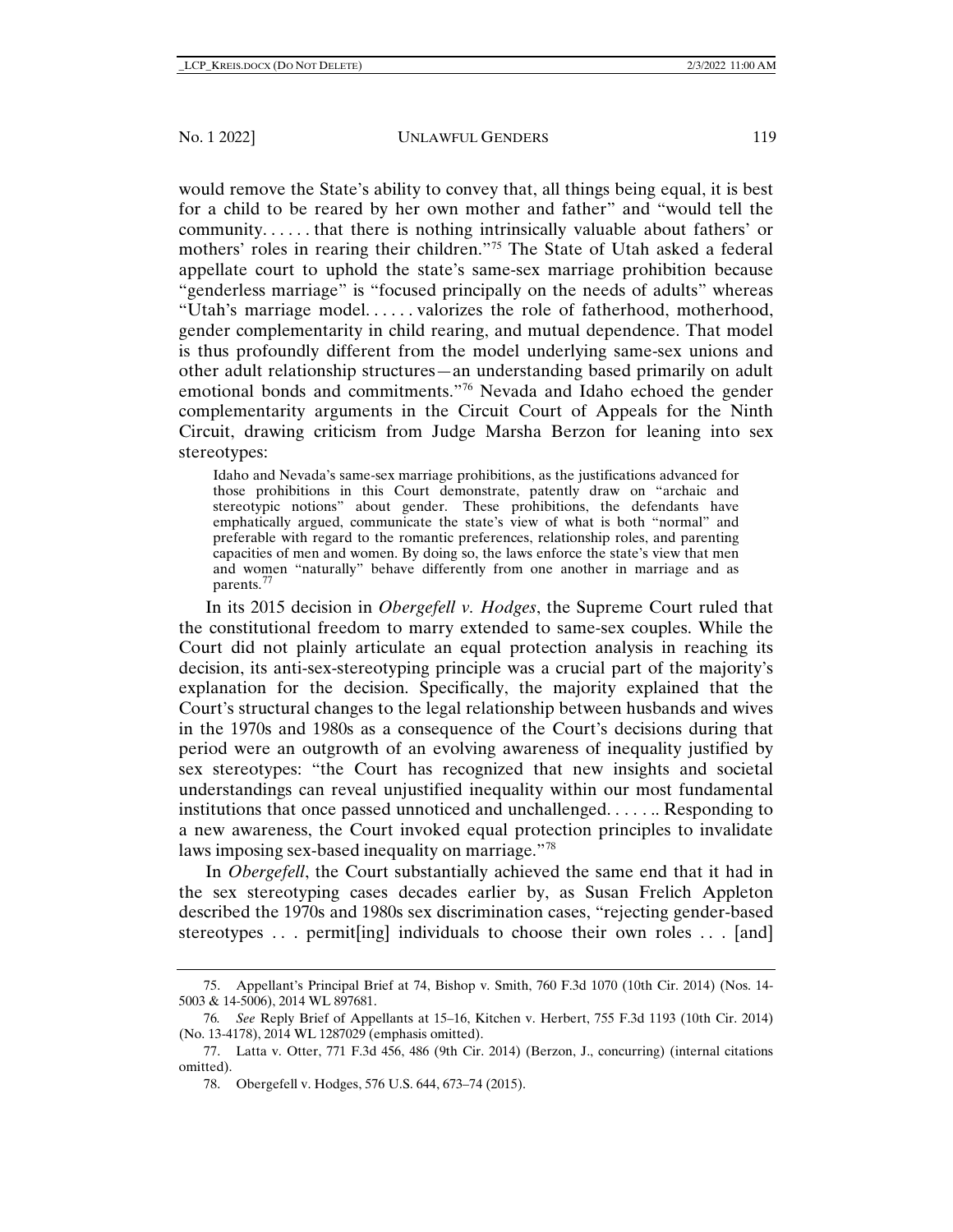show[ing] an openness to questioning traditional assumptions about the performance of gender itself.<sup>7[79](#page-17-0)</sup> Ironically, the sex stereotypes relied on by opponents of same-sex marriage failed, in part, because the law had systematically eroded the gendered norms used to discriminate against women.

## III

#### SEX-STEREOTYPING AND THE POLICING OF UNLAWFUL GENDERS

The sex stereotypes deployed against same-sex couples in service of thwarting their marriage rights assumed that all men presented as masculine and took on dominant roles to women, and all women presented as feminine and took on subservient roles to men. In other words, the gender complementarity theory rooted in the family-market dichotomy did not contemplate the possibility of gender role or gender expression diversity amongst men or amongst women. The gender diversity theory of the family and indeed the lynchpin of the entire family-market ideology that holds out men and masculinity as central to social order — only works if gender roles are binary, innate, and non-fungible. Because public acts of gender nonconformity threatened the superiority of men and masculinity, conspicuous acts of gender bending had to be deemed unlawful, and in the late nineteenth and twentieth centuries, queer Americans and gender transgressive heterosexual women found themselves at the wrong end of the law.

## A. Fashion And The State

The first widespread legal regimes to criminalize queer communities were fashion-based bans on transgressive forms of gender expression. Starting in the mid 1800s, municipalities began to adopt related ordinances as queer culture became increasingly conspicuous, and as women began to exercise greater autonomy as a result of the freedom that followed industrialization and urbanization.[80](#page-17-1) One newspaper, for example, complained about the emergence of "many men who are so effeminate that they dress constantly as women, act like women and become as womanly as possible" in bustling American cities.<sup>81</sup> Journalists published stories about women assuming male identities in order to enter the workforce or marry same-sex partners. $82$  Anti-vice crusaders at the

<span id="page-17-0"></span><sup>79.</sup> Susan Frelich Appleton, *Missing in Action? Searching for Gender Talk in the Same-Sex Marriage Debate*, 16 STAN. L. & POL'Y REV. 97, 114–15 (2005).

<span id="page-17-3"></span><span id="page-17-2"></span><span id="page-17-1"></span><sup>80</sup>*. See* GAYLE V. FISCHER, PANTALOONS & POWER 3 (2001) ("Sex-distinctive dress emphasized the physical and social differences between women and men . . . . The increased sexual stereotyping in dress defended the wearers from their fears about uncertain sexual identity, gender identity, and changes in society.").

<sup>81</sup>*. Strange Men*, KAN. CITY EVENING STAR, Nov. 26, 1880, at 2.

<sup>82.</sup> D'EMILIO & FREEMAN, *supra* note [23,](#page-7-7) at 124–25.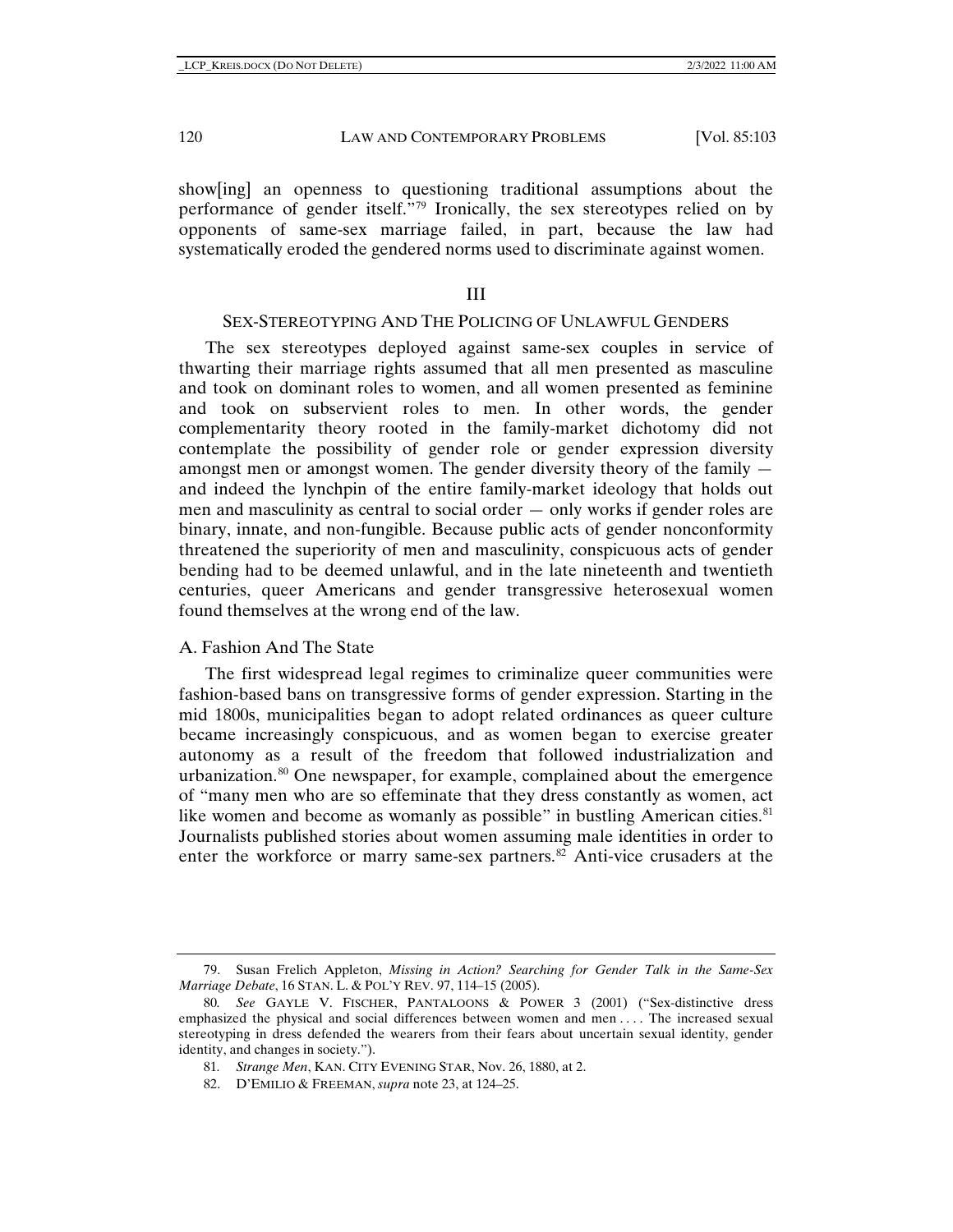turn of the century complained about openly transgender persons and drag balls.[83](#page-18-0)

In 1848, Columbus, Ohio adopted an ordinance proscribing gender nonconforming fashion. It prohibited residents from being in "any public street or alley in any public place in the city of Columbus in a state of nudity or in a dress not belonging to his or her sex."[84](#page-18-1) Columbus was the first of forty-five localities to do so before the First World War.<sup>[85](#page-18-2)</sup> Atlanta, Chicago, New Orleans, Saint Louis, and San Francisco, among others, followed Columbus' lead.[86](#page-18-3) Some municipalities, including Miami and Denver, continued to adopt anticrossdressing ordinances well into the mid 1900s.[87](#page-18-4)

#### B. Unlawful Intimacy

The population shift away from rural areas into urban ones and the influx of new immigrants into American cities created conditions ripe for the creation of queer friendly spaces for men and feminist organizations for women, both of which set off a moral panic about same-sex sexual intimacy. For moral crusader types, the idea that men could sexually submit themselves to other men as a woman challenged the innateness of gender differentiated roles in society.<sup>88</sup> Oral sex between women was acutely targeted for criminalization during the suffragette movement and the broader movement for women's rights.<sup>[89](#page-18-6)</sup> The

<span id="page-18-5"></span>88*. See, e.g.*, William N. Eskridge, Jr., Hardwick *and Historiography*, 1999 U. ILL. L. REV. 631, 669 (1999) (suggesting that one "possible rationale for sodomy laws was their reinforcement of traditional gender roles in sexual intercourse—a thrusting aggressive male penetrating a receptive female with his penis. This would have been a more comprehensible rationale to the Framers of the Fourteenth Amendment than those of the Fifth, because the Civil War period was the time when gender roles were hardening. In the big cities of the North, Midwest, and West sodomy laws became seriously enforced only after gender 'inverts' became a troubling public spectacle.").

<span id="page-18-6"></span>89*. See* GEOFFREY R. STONE, SEX AND THE CONSTITUTION 216–17 (2017) ("In attempting to make sense of a seeming increase in female homosexuality at the turn of the century, experts concluded that the women's emancipation movement, combined with the growing economic independence of women, had unleashed inborn homosexual tendencies in women, especially those engaged in the suffrage movement."); Kreis, *supra* note [19,](#page-6-4) at 432 (laying out the temporal connection between the criminalization of cunnilingus and women's rights movements, especially calls for voting rights).

<span id="page-18-0"></span><sup>83</sup>*. See* Kreis, *supra* note [19,](#page-6-4) at 419–20 (discussing Paresis Hall as a "haven for transgender people" and subsequent New York State investigations into it as a consequence and other progressive reformers' concerns about the popularity of drag balls).

<sup>84.</sup> RUTHANN ROBSON, DRESSING CONSTITUTIONALLY 60–61 (2013),

<span id="page-18-2"></span><span id="page-18-1"></span><sup>85.</sup> CLARE SEARS, ARRESTING DRESS: CROSS-DRESSING, LAW, AND FASCINATION IN NINETEENTH-CENTURY SAN FRANCISCO 3 (2015) (citing WILLIAM N. ESKRIDGE, JR., GAYLAW: CHALLENGING THE APARTHEID OF THE CLOSET 338–41 (1999)).

<sup>86.</sup> ESKRIDGE, *supra* note 86, at 338–39 (1999).

<span id="page-18-4"></span><span id="page-18-3"></span><sup>87</sup>*. See* William N. Eskridge, Jr., *Privacy Jurisprudence and the Apartheid of the Closet, 1946- 1961*, 24 FLA. ST. U. L. REV. 703, 723 n.101 (citing DETROIT, MICH. CODE § 39-1-35 (1944) (prohibiting "any member of the male sex to appear in or upon any street . . . or other public way or place or in, upon or about any private premises frequented by or open to the public in the dress of the opposite sex")); William N. Eskridge, Jr., *Privacy Jurisprudence and the Apartheid of the Closet, 19461961*, 24 FLA. ST. U. L. REV. 703, 723, 827–28 (1997) (describing Miami's cross dressing regulations); David Duffield, *Dress-Nots and Panty-Raids: Denver's Gender Ordinances and Public Space, 1886 and 1954*, 32 HIST. STUD. J. 13, 13 (2015).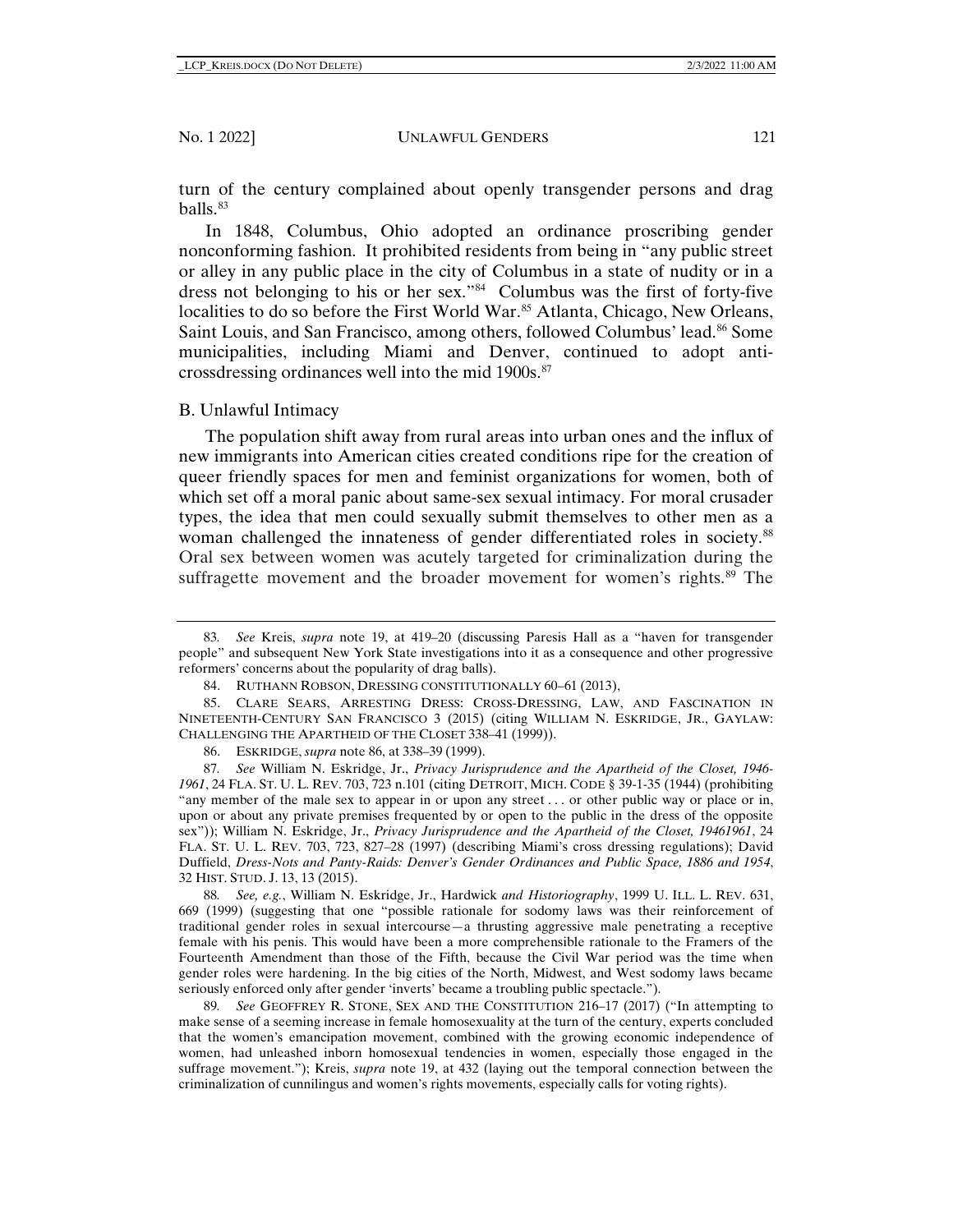moral panic of the era inextricably linked feminism and female advocates of women's liberation with gender role inversion, bisexuals, and lesbians — these women were presumed to be masculine and enjoy female same-sex intimacy.<sup>90</sup> State anti-sodomy laws that predated this era were generally understood as only proscribing penetrative anal sex[.91](#page-19-1) During the period of immense social change that accompanied industrialization and urbanization in which a conspicuous queer community grew, seventeen states modified anti-sodomy statutes to sweep in oral sex between 1879 and 1931 while some states defined new criminal acts targeting oral sex.<sup>[92](#page-19-2)</sup> And in the last fifteen years of the nineteenth century, Iowa, Ohio, and Washington adopted each state's first anti-sodomy laws altogether.<sup>[93](#page-19-3)</sup>

## C. Criminal Gender Nonconformity

State and municipal laws banning cross gender dress and same-sex sexual acts were ineffective at targeting cisgender presenting persons who were not actively engaged in sexual conduct. To enforce a strict gender expression binary and at the same time to impose guilt by association on entire segments of the LGBTQ community, the law would require a greater degree of flexibility. Thus, state and local officials policed public spaces and penalized non-traditional forms of gender expression and gender nonconformity through vagrancy laws, degeneracy crimes, and liquor license regulations. In the process, the state played an active role in shaping sex stereotypes and enforcing compliance.

Take New York, for example. In 1882, the legislature enacted a law that broadly criminalized as disorderly conduct any act "in any thoroughfare or public place" which included "any threatening, abusive, or insulting behavior with intent to provoke a breach of the peace or whereby a breach of the peace may be occasioned".<sup>[94](#page-19-4)</sup> Though broad enough by its terms to reach a wide

91. ESKRIDGE, *supra* note [15,](#page-5-2) at 50–51, 404.

93*. Id.* at 49.

<span id="page-19-0"></span><sup>90.</sup> For example, one medical professional, Dr. James Weir, concluded that it he was "perfectly safe in asserting that every woman who has been at all prominent in advancing the cause of equal rights in its entirety, has either given evidences of masculo-feminity (viraginity), or has shown, conclusively, that she was the victim of psycho-sexual aberrancy." James Weir, Jr., *The Effect of Female Suffrage on Posterity*, 29 AM. NATURALIST 815, 819 (1895). The American sexologist James G. Kiernan endorsed the Weir hypothesis, enthusiastically embracing the observations made by another medical professional that "every suffragette [was] a[] [gender] invert" but "the very fact that women in general of today are more and more deeply invading man's sphere is indicative of a certain impelling force within them." James G. Kiernan, *Sexology*, 18 UROLOGIC & CUTANEOUS REV. 372, 375 (1914).

<sup>92</sup>*. Id*. at 51–53.

<span id="page-19-4"></span><span id="page-19-3"></span><span id="page-19-2"></span><span id="page-19-1"></span><sup>94.</sup> New York City Consolidation Act of 1882, § 1458(3), 1882 N.Y. Laws vol. 2 1, 366. A standalone print of the Act was published in 1882 and is available online. NEW YORK STATE ASSEMBLY, NEW YORK CITY CONSOLIDATION ACT OF 1882: AN ACT TO CONSOLIDATE INTO ONE ACT AND TO DECLARE SPECIAL AND LOCAL LAWS AFFECTING PUBLIC INTERESTS IN THE CITY OF NEW YORK, BEING CHAPTER 410 OF THE LAWS OF 1882 504 (New York, C.G. Burgoyne, Printer 1882), *available online at* https://www.google.com/books/edition/New\_York\_City\_Consolidation\_Act \_of\_1882

<sup>/</sup>WHZCAQAAMAAJ?hl=en&gbpv=1&dq=%E2%80%9Cany+threatening,+abusive,+or+insulting+b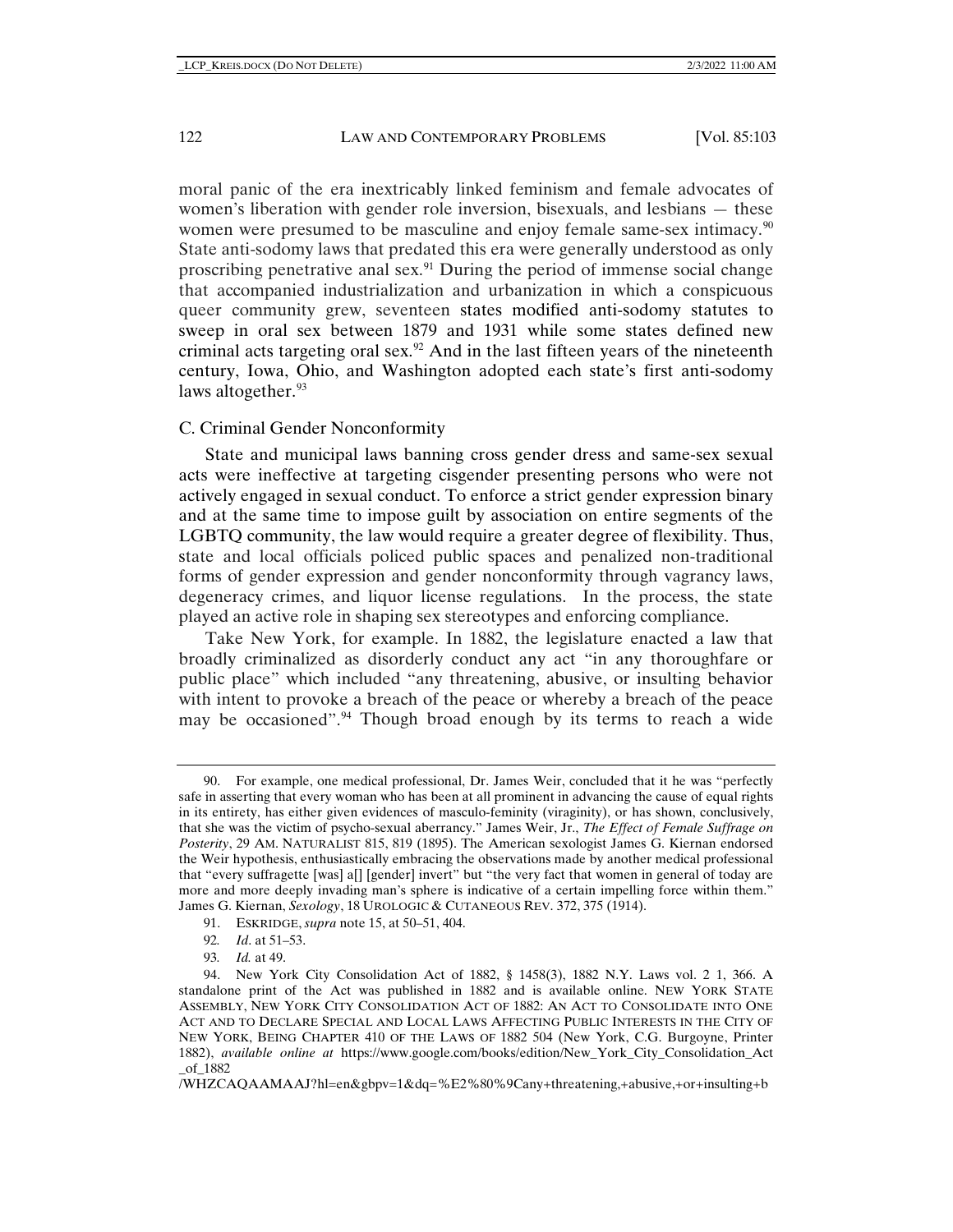variety of conduct, including gender nonconforming acts, it was overhauled in 1923 to enumerate in detail types of disorderly conduct, most notably male same-sex intimacy.<sup>[95](#page-20-0)</sup>

In 1900, the state adopted a vagrancy statute that criminalized "[e]very male person who lives wholly or in part on the earnings of prostitution, or who in any public place solicits for immoral purposes."[96](#page-20-1) Later, the state's vagrancy law was amended to punish any person "who loiters in or near any thoroughfare or public or private place for the purpose of inducing, enticing or procuring another to commit lewdness, fornication, unlawful sexual intercourse or another indecent act" or "procures a person who is in any thoroughfare or public or private place, to commit any such act."<sup>97</sup> Another provision of New York state law, originating in the mid 1840s as an instrument to curtail farmers from committing acts of unrest in Native American dress, was incorporated in the vagrancy law, prohibiting face painting and other disguises—a measure law enforcement used to target cross dressing and transgender persons.<sup>[98](#page-20-3)</sup>

Laws criminalizing disorderly conduct and vagrancy were very effective resources as vice squads targeted gender nonconformity and penalized association between gender nonconformists and persons of the same sex.[99](#page-20-4) The 1920 Hotel Koenig raid in New York was an early example. The Hotel Koenig was a well-known haunt for gay men (especially effeminate men called "fairies") in Manhattan. Consequently, the establishment became a target for the city's citizen anti-vice association, the Committee of Fourteen, which worked alongside law enforcement to shutter disorderly establishments.<sup>[100](#page-20-5)</sup> In July 1920, thirty patrons, the hotel manager, and a waitress were arrested and charged with disorderly conduct. None of the men arrested were accused of engaging in unlawful sexual conduct, but rather their crime was simply

ehavior+with+intent+to+provoke+a+breach+of+the+peace+or+whereby+a+breach+of+the+peace+ma y+be+occasioned%E2%80%9D+1882&pg=PA504&printsec=frontcover.

<span id="page-20-0"></span><sup>95.</sup> 1923 N.Y. Laws 961 (criminalizing any person who "[f]requents or loiters about any public place soliciting men for the purpose of committing a crime against nature or other lewdness"), *available at* https://tinyurl.com/jvbuavj6 [https://perma.cc/6Q2G-6DHX].

<sup>96.</sup> 1900 N.Y. Laws 622–23, https://tinyurl.com/ymmrrk43 [https://perma.cc/48TU-GQDV].

<span id="page-20-2"></span><span id="page-20-1"></span><sup>97.</sup> NEW YORK STATE LEGISLATURE, JOURNAL OF THE ASSEMBLY OF THE STATE OF NEW YORK 1408 (1915), https://tinyurl.com/y8w4zp8c [https://perma.cc/6MY3-N47T].

<span id="page-20-3"></span><sup>98.</sup> RISA GOLUBOFF, VAGRANT NATION 168 (2016) (citing N.Y. CRIM. PROC. LAW § 887(7) (McKinney 1945)).

<span id="page-20-4"></span><sup>99.</sup> As Risa Goluboff describes, law enforcement's turn toward applying vagrancy laws to sexual minorities to repress the LGBTQ community was commonplace across the United States because of the difficulty enforcing anti-sodomy laws: "Sodomy laws were universal, but the crime was difficult to prove because it occurred in private. . . . Departments often turned to vagrancy, disorderly conduct, public lewdness, or solicitation laws—none of which required proof of an actual sex act. . . . Police in California, St. Louis, Philadelphia, Toronto, Chicago, Portland, and Washington, DC, used arrests of what were sometimes called 'social vagrants' to keep sexual deviants under wraps." *Id*. at 47.

<span id="page-20-5"></span><sup>100.</sup> The Committee of Fourteen worked with law enforcement to identify problematic establishments that warranted police raids. *See* Mara L. Keire, *The Committee of Fourteen and Saloon Reform in New York City, 1905–1920*, 26 BUS. & ECON. HIST. 573, 574–75 (1997) ("[W]ith the cooperation of the Excise Department and the Police Department, the Committee of Fourteen had over 100... hotels raided [to reverse] the spread of prostitution into residential neighborhoods.").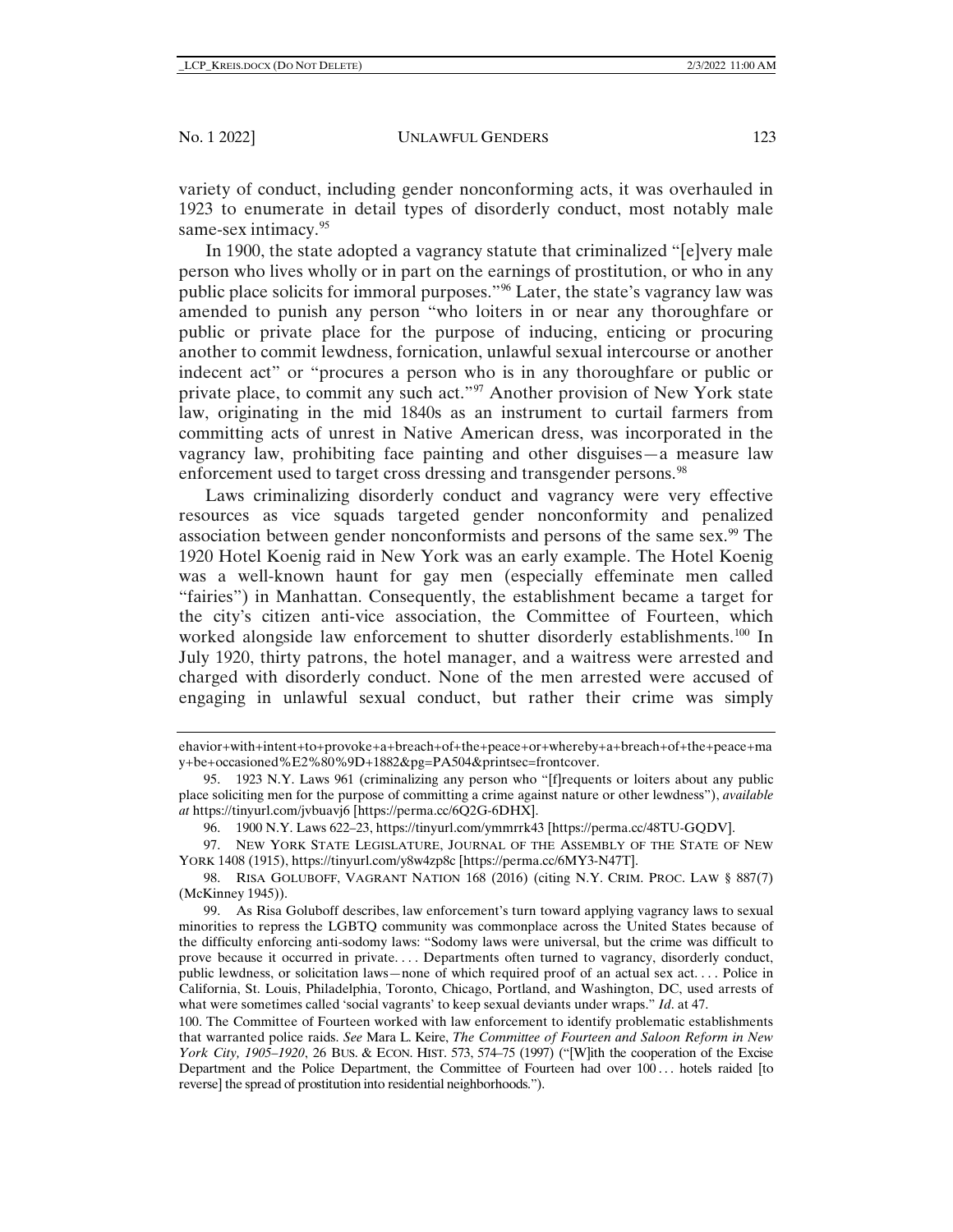associating with gender-nonconforming men at a place known to attract gay men.[101](#page-21-0) The raid served to reinforce gender roles by cracking down on same-sex associations deemed disorderly by urban reformers because they failed to conform to sex stereotypes.<sup>[102](#page-21-1)</sup>

This broad use of gender nonconforming behaviors as evidence of criminality to close queer-friendly public accommodations and thwart large gatherings of LGBTQ persons would continue apace after Prohibition. State alcohol control agencies drafted rules that would be employed to penalize bars that tolerated conspicuous acts of nonconforming gender expression.[103](#page-21-2) Law enforcement would search for signs of nonconforming expression among patrons — from dress to verbal cues, to dancing, to physical carriage — to close establishments down well into the 1960s on the basis that they were disorderly and thus unlawful for catering to homosexuals.[104](#page-21-3)

<span id="page-21-2"></span>103*. See* Kreis, *supra* note [19,](#page-6-4) at 436–48 (describing several states' rules against disorderly conduct at liquor license holders' places of business).

<span id="page-21-3"></span>104. In *Vallerga v. Dep't of Alcoholic Beverage Control*, 347 P.2d 909, 912–13 (Cal. 1959), the California Supreme Court explained how evidence of gender bending could be sufficient grounds for liquor license revocation under state law:Admittedly, the licensees' patrons were almost exclusively homosexuals and lesbians. Their sexual proclivities were displayed in that the majority of the female customers dressed in mannish attire, and patrons usually paired off, men with men, and women with women. During the period of surveillance police officers testified that they observed women dancing with other women, and women kissing other women. A policewoman testified that as she and a companion policewoman sat at a table a female patron dressed in mannish attire sat down and said to her companion, "You're a cute little butch." Later in the evening this patron kissed the policewoman, and a waitress came by and warned the participants that if they wanted to continue such activity they should go into the restroom. On a different occasion the policewoman observed a person who appeared to be a man by her dress and makeup but who, according to the waitress, was actually a woman, make use of the women's restroom.A police officer testified that he observed a male patron and a grey-haired man approach, embrace each other at the bar, put their foreheads together while they carried on a whispered conversation, and that the grey-haired man then kissed the other and stated to the bartender: "Arley and I are going steady." This officer also testified that he observed a person dressed and made up as a man and who appeared to be a man, but who, the witness was informed, was in fact a woman, making use of the women's restroom.The foregoing is sufficient evidence of a display of sexual desires and urges which, when made in a public place as a continuing course of conduct, could reasonably be found by the trier of fact to be "contrary to public welfare or morals."

*Id.* at 912–13; *see also, e.g.*, Paddock Bar, Inc. v. Div. of Alcoholic Beverage Control, 134 A.2d 779, 780 (N.J. Super. Ct. App. Div. 1957) (revoking a liquor license because bar owner was "charged with the misconduct of permitting persons who conspicuously displayed by speech, tone of voice, bodily movements, gestures, and other mannerisms the common characteristics of homosexuals"); Murphy's Tavern, Inc. v. Davis, 175 A.2d 1, 2–3 (N.J. Super. Ct. App. Div. 1961) (revoking a liquor license because male patrons displayed "feminine actions and mannerisms, . . . acted as though they were like a man and wife would act," and wore perfume); Stanwood United, Inc. v. O'Connell, 126 N.Y.S.2d 345, 346–48 (N.Y. App. Div. 1953) (reversing a license revocation after an officer "observed about fifteen males who acted in a 'female way' gathered in groups of three or four along the bar" and some physical touching because the one-time observation was an aberration in light of the establishment's reputation), *aff'd*, 117 N.E.2d 921 (N.Y. 1954); Christopher Agee, *Gayola: Police Professionalization and the Politics of San Francisco's Gay Bars, 1950-1968*, 15 J. HIST. SEXUALITY 462, 470 (2006) (noting that in San Francisco "some patrolmen focused most of their attention on gay bars rather than lesbian

<sup>101.</sup> Chauncey, *supra* note 22, at 170–71

<span id="page-21-1"></span><span id="page-21-0"></span><sup>102</sup>*. See also* ANNA LVOVSKY, VICE PATROL: COPS, COURTS, AND THE STRUGGLE OVER URBAN GAY BEFORE STONEWALL (2021) (exploring how gender nonconformity was used throughout the early half of the twentieth century to target queer friendly spaces).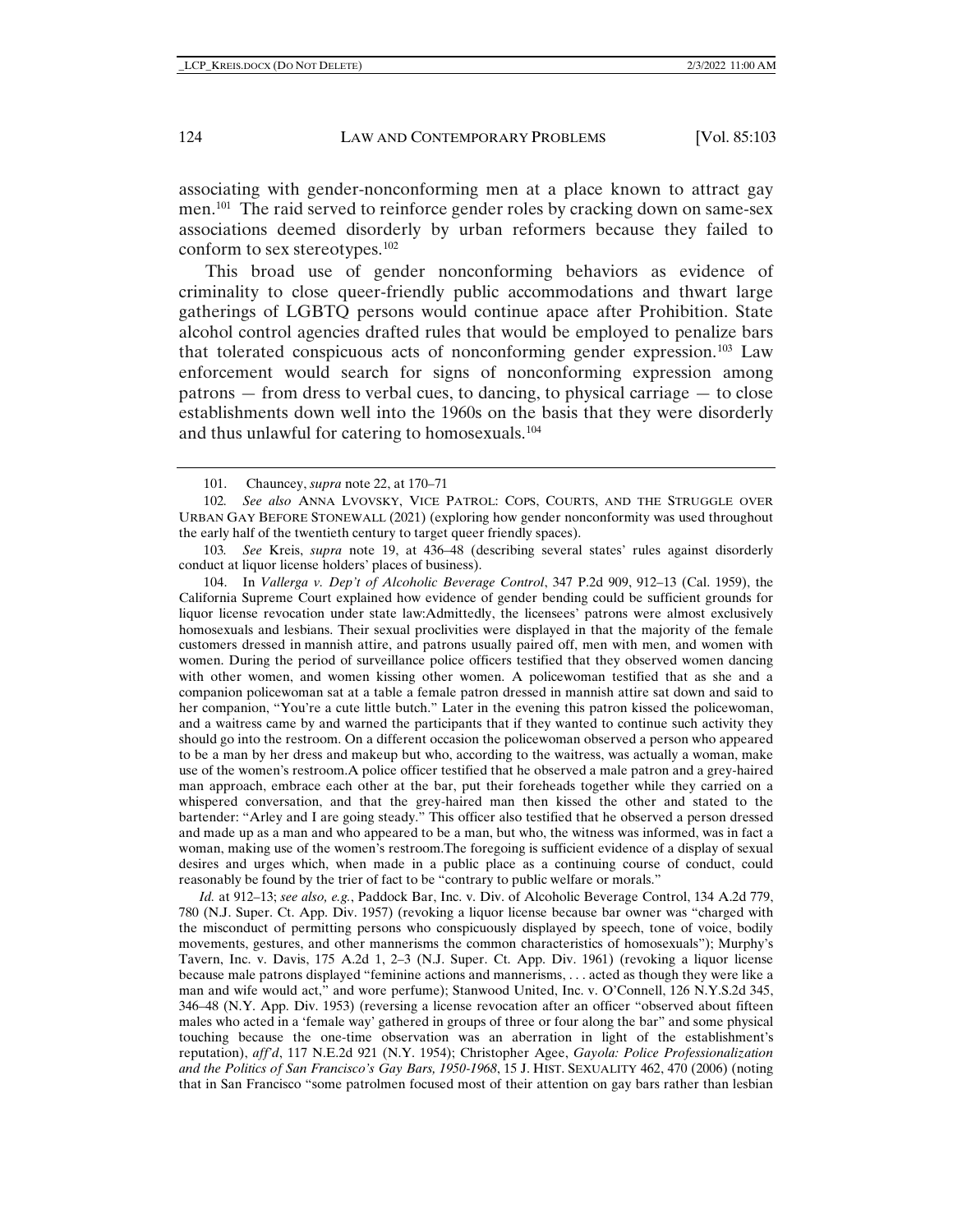#### UNLAWFUL GENDERS AND EQUAL PROTECTION

The state's policing of fashion norms, gender-based expressive conduct, and same-sex sexual intimacy all functioned to preserve a strict gender binary. Forms of gender expression deemed heretical were subject to state regulation and punishment to reinforce the family-market dichotomy and preserve the centrality of men and masculinity in both private and public spheres. If gender expression were permitted to exist on a spectrum, rather than cramped into two distinct silos, the entire house of cards would collapse. The claim that the natural place of men was to be heads of household, marketplace laborers, and government leaders would be exceedingly difficult to sustain if gender roles were neither innate nor immutable. Consequently, the many shades of gender expression visible within the LGBTQ community during the nineteenth and twentieth centuries had to be suppressed for patriarchal hierarchies to survive. Sex differentiated treatment of women necessitated the state to promote "heterosexuality as the norm and other forms of sexuality as exceptional."[105](#page-22-0) The state not only responded to preexisting sex stereotypes but actively helped create, endorse, and then weaponize sex stereotypes against LGBTQ Americans in service of subjugating women to men by reinforcing separate spheres for men and women—the market and the domestic. Given this history, the next logical and necessary step from *Bostock* is for courts to recognize the common thread between anti-LGBTQ actions taken by state and private actors and discrimination against women by broadening the reach of sex stereotype jurisprudence to include LGBTQ discrimination.

A fundamental common denominator between misogyny, homophobia, and transphobia in American law and culture is the evolution of the distinct spheres of family and the market. Working women, male caregivers, assertive women, passive men, masculine women, effeminate men, transgender women, transgender men, bisexual women, bisexual men, lesbians, gay men, same-sex couples taking on a mix of gender roles, all embrace in varying degrees, transgressive gender expression because of prevailing sex stereotypes about how men and women should act. It is impossible to divorce sex-based assumptions about family, work, demeanor, and appearance from anti-LGBTQ animus. For this reason, courts should treat constitutional claims alleging discrimination against persons because of their sexual orientation and gender identity as sex discrimination by following the logic of *Bostock*, the anti-sex stereotyping line of constitutional decisions, and the implicit rejection of sexstereotyping against same-sex couples in *Obergefell*.

<span id="page-22-0"></span>drinking establishments, but lesbian nightspots increased their chances for persecution if they allowed cross-dressing").

<sup>105.</sup> Hively v. Ivy Tech Cmty. Coll., South Bend, 853 F.3d 339, 346 (7th Cir. 2017).